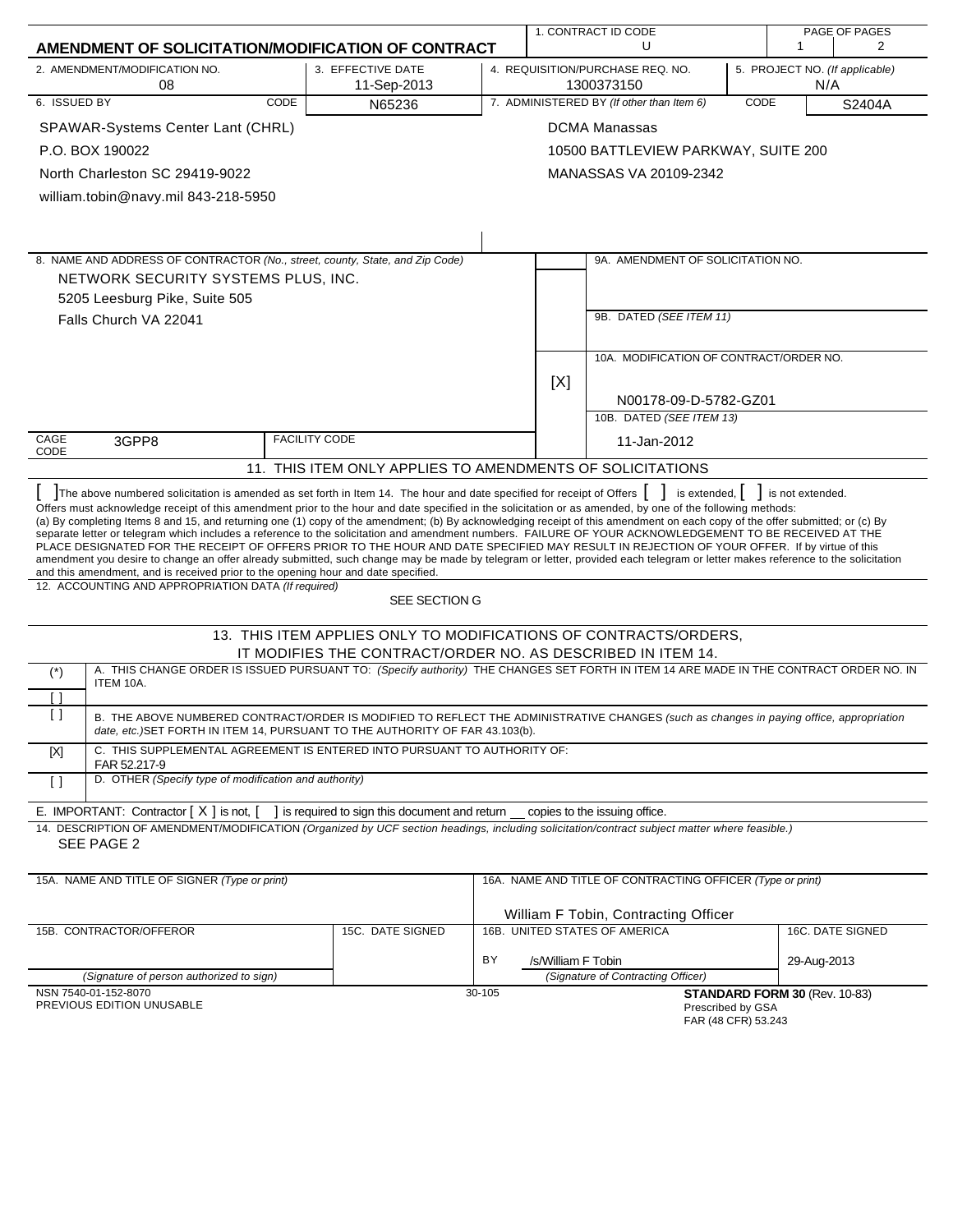| <b>CONTRACT NO.</b>  | NO.<br>ORDER<br><b>DELIVERY</b> | AMENDMENT/MODIFICATION NO. | PAGE   | ' FINAL |
|----------------------|---------------------------------|----------------------------|--------|---------|
| N00178-09-D-<br>5782 | GZ01                            | 08                         | 2 of 2 |         |

## **GENERAL INFORMATION**

The purpose of this modification is to exercise option CLINs 4003 & 6003 and add funding... Accordingly, said Task Order is modified as follows: A conformed copy of this Task Order is attached to this modification for informational purposes only.

The Line of Accounting information is hereby changed as follows:

The total amount of funds obligated to the task is hereby increased from \$2,927,844.34 by \$1,939,215.99 to \$4,867,060.33.

| <b>CLIN/SLIN</b> | Type Of Fund | From $(\$)$ | By()         | To $($ )     |
|------------------|--------------|-------------|--------------|--------------|
| 400301           | <b>TBD</b>   | 0.00        | 1,700,000.00 | 1,700,000.00 |
| 400302           | <b>TBD</b>   | 0.00        | 180,000.00   | 180,000.00   |
| 400303           | <b>TBD</b>   | 0.00        | 50,000.00    | 50,000.00    |
| 600301           | <b>TBD</b>   | 0.00        | 9,215.99     | 9,215.99     |

The total value of the order is hereby increased from \$16,139,453.00 by \$8,319,628.00 to \$24,459,081.00.

| <b>CLIN/SLIN</b> | From $(\$)$ | By()         | To $($ )     |
|------------------|-------------|--------------|--------------|
| 4003             | 0.00        | 8,006,158.00 | 8,006,158.00 |
| 6003             | 0.00        | 313,470.00   | 313,470.00   |

CLINs 4003 & 6003 are incrementally funded and the amount currently available for payment hereunder is limited to \$1,939,215.99. It is estimated that these funds will cover the cost of performance through 10 September 2014. Subject to the provisions of the clause entitled "Limitation of Funds" (APR 94) (FAR 52.232-22) of the general provisions of this contract, no legal liability on the part of the Government for payment in excess of \$1,939,215.99 shall arise unless additional funds are made available and are incorporated as a modification to the delivery order.

| <b>CLIN</b>  | <b>CPFF</b>        | ITHIS ACTION   | <b>CUMULATIVE</b> | <b>BALANCE</b>     |
|--------------|--------------------|----------------|-------------------|--------------------|
| 4003         | 8,006,158.00<br>\$ | 1,930,000.00   | 1,930,000.00      | 6,076,158.00<br>\$ |
| 6003         | 313,470.00<br>P    | 9,215.99       | 9,215.99<br>S     | 304,254.01<br>\$   |
| <b>TOTAL</b> | 8,319,628.00<br>\$ | \$1,939,215.99 | 1,939,215.99      | 6,380,412.01<br>\$ |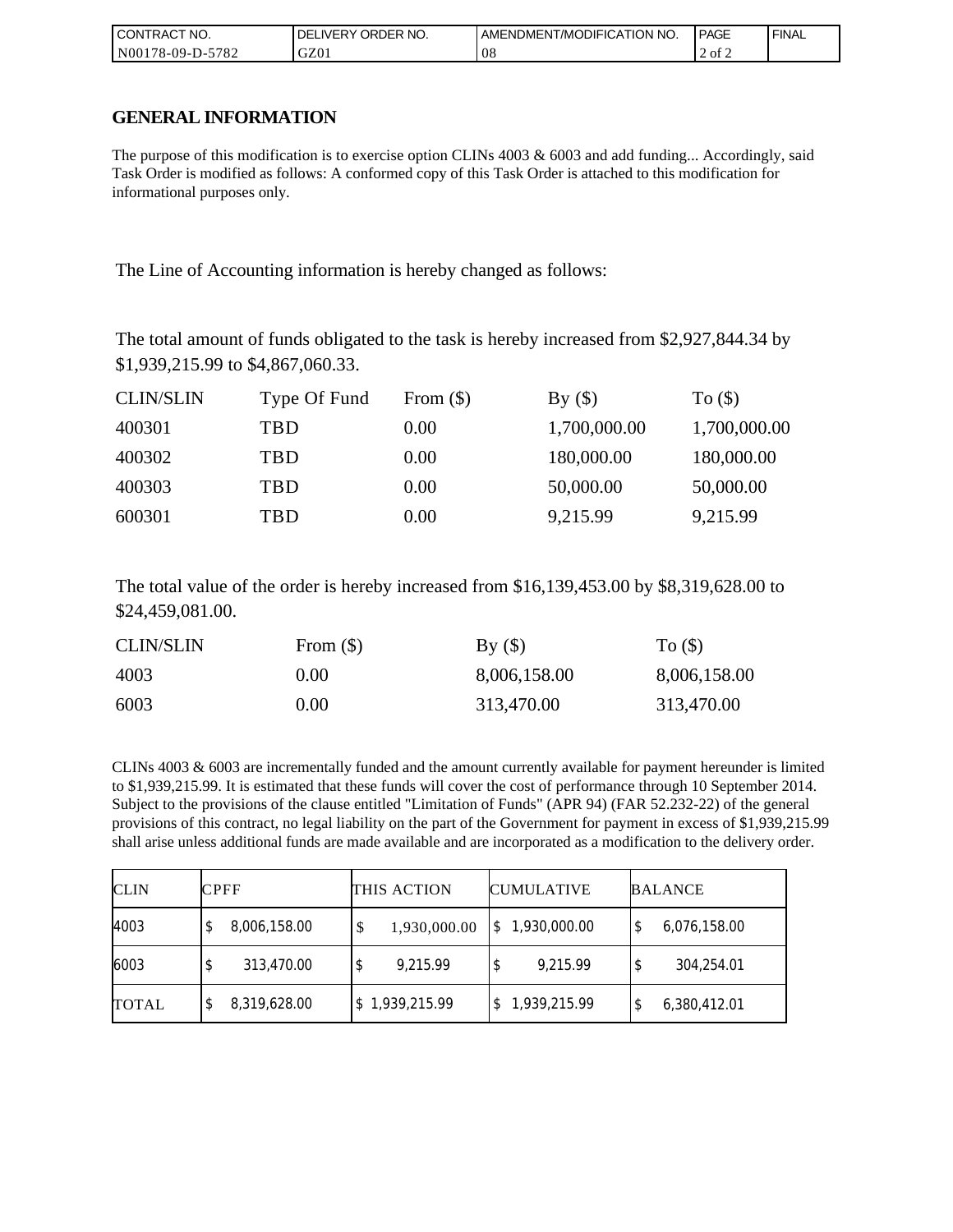| I CONTRACT NO.                           | ORDER NO.<br><b>DELIVERY</b> | I AMENDMENT/MODIFICATION NO. | PAGE                | ' FINAL |
|------------------------------------------|------------------------------|------------------------------|---------------------|---------|
| 570 <sup>o</sup><br>N00178-09-D-5<br>104 | GZ01                         | ' 08                         | $c \wedge$<br>of 32 |         |

# **SECTION B SUPPLIES OR SERVICES AND PRICES**

|             | CONTRACT NO.<br>N00178-09-D-5782 |                                       | DELIVERY ORDER NO.<br>GZ01                       | 08 | AMENDMENT/MODIFICATION NO.                                                       | PAGE<br>1 of 32 | <b>FINAL</b> |      |
|-------------|----------------------------------|---------------------------------------|--------------------------------------------------|----|----------------------------------------------------------------------------------|-----------------|--------------|------|
|             |                                  |                                       | <b>SECTION B SUPPLIES OR SERVICES AND PRICES</b> |    |                                                                                  |                 |              |      |
|             |                                  | CLIN - SUPPLIES OR SERVICES           |                                                  |    |                                                                                  |                 |              |      |
|             |                                  |                                       |                                                  |    |                                                                                  |                 |              |      |
|             | For Cost Type Items:             |                                       |                                                  |    |                                                                                  |                 |              |      |
|             |                                  |                                       |                                                  |    | Item PSC Code Supplies/Services Qty Unit Nest. Cost Fixed Fee<br>--------------- |                 |              | CPFF |
| 4001        | R425                             |                                       |                                                  |    | IA Support (TBD) 1.0 LO \$7,328,169.00 \$319,542.00 \$7,647,711.00               |                 |              |      |
| 400101 R425 |                                  | ACRN: AA<br>PR 1300239279<br>(OTHER)  |                                                  |    |                                                                                  |                 |              |      |
| 400102 R425 |                                  | ACRN:AB<br>PR 1300286595<br>(OTHER)   |                                                  |    |                                                                                  |                 |              |      |
| 4002        | R425                             |                                       |                                                  |    | IA Support (TBD) 1.0 LO \$7,498,166.00 \$366,636.00 \$7,864,802.00               |                 |              |      |
| 400201 R425 |                                  | ACRN: AC<br>PR: 1300298860<br>(OTHER) |                                                  |    |                                                                                  |                 |              |      |
| 400202 R425 |                                  | ACRN: AF<br>PR: 1300319971<br>(OTHER) |                                                  |    |                                                                                  |                 |              |      |
| 400203 R425 |                                  | ACRN: AE<br>PR: 1300332147<br>(OTHER) |                                                  |    |                                                                                  |                 |              |      |
| 400204 R425 |                                  | ACRN: AG<br>PR: 1300354996<br>(OTHER) |                                                  |    |                                                                                  |                 |              |      |
| 400205 R425 |                                  | ACRN: AH<br>PR: 1300354996<br>(OTHER) |                                                  |    |                                                                                  |                 |              |      |
| 4003        | R425                             |                                       |                                                  |    | IA Support (TBD) 1.0 LO \$7,672,265.00 \$333,893.00 \$8,006,158.00               |                 |              |      |
| 400301 R425 |                                  | ACRN: AJ PR:                          | 1300373150 (TBD)                                 |    |                                                                                  |                 |              |      |
| 400302 R425 |                                  | ACRN: AK PR:                          | 1300373150 (TBD)                                 |    |                                                                                  |                 |              |      |
| 400303 R425 |                                  | ACRN: AJ PR:                          | 1300373150 (TBD)                                 |    |                                                                                  |                 |              |      |
| 4004        | R425                             | Option                                | IA Support (TBD)                                 |    | 1.0 LO \$7,850,571.00 \$341,316.00 \$8,191,887.00                                |                 |              |      |
| 4005        | R425                             | Option                                | IA Support (TBD)                                 |    | 1.0 LO $$8,033,188.00$ $$348,911.00$ $$8,382,099.00$                             |                 |              |      |
|             | For ODC Items:                   |                                       |                                                  |    |                                                                                  |                 |              |      |
|             | ----- --------                   | -----------------                     | Item PSC Code Supplies/Services Qty Unit         |    | Est. Cost<br>----------------                                                    |                 |              |      |
| 6001        | R425                             |                                       | IA Support (TBD)                                 |    | 1.0 LO \$313,470.00                                                              |                 |              |      |

| 6001 R425 |  | IA Support (TBD) | $1.0$ LO | \$313,470.00 |
|-----------|--|------------------|----------|--------------|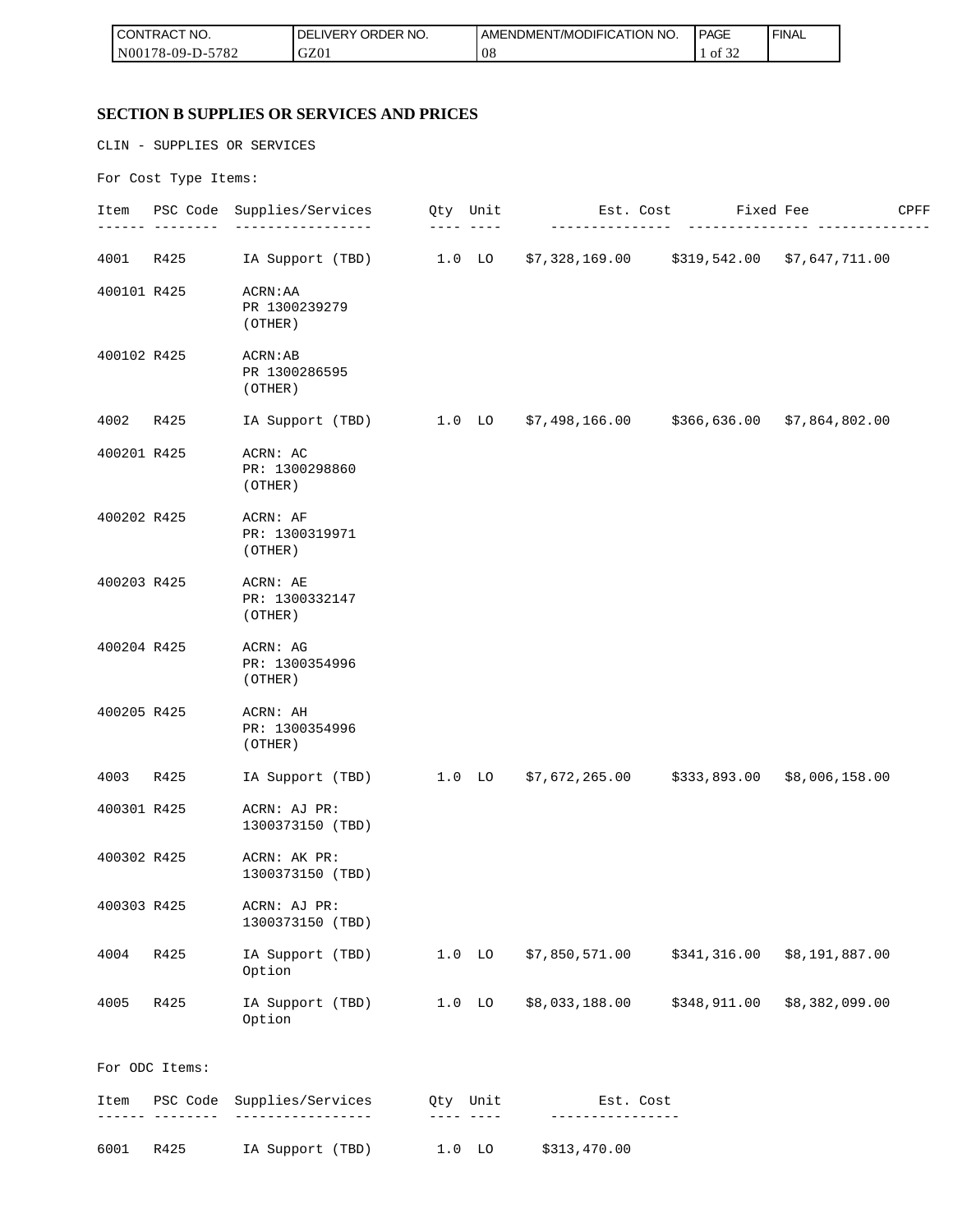|      | CONTRACT NO.     |                     | DELIVERY ORDER NO. |                   |    | AMENDMENT/MODIFICATION NO. | <b>PAGE</b> | <b>FINAL</b> |
|------|------------------|---------------------|--------------------|-------------------|----|----------------------------|-------------|--------------|
|      | N00178-09-D-5782 |                     | GZ01               |                   | 08 |                            | 2 of 32     |              |
|      | 600101 R425      | ACRN: AB<br>(OTHER) | PR 1300286595      |                   |    |                            |             |              |
| 6002 | R425             |                     | IA Support (TBD)   | $1.0$ LO          |    | \$313,470.00               |             |              |
|      | 600201 R425      | ACRN: AC<br>(OTHER) | PR: 1300298860     |                   |    |                            |             |              |
|      | 600202 R425      | ACRN: AH<br>(OTHER) | PR: 1300354996     |                   |    |                            |             |              |
| 6003 | R425             |                     | IA Support (TBD)   | $1.0$ LO          |    | \$313,470.00               |             |              |
|      | 600301 R425      | ACRN: AJ PR:        | 1300373150 (TBD)   |                   |    |                            |             |              |
| 6004 | R425             | Option              | IA Support (TBD)   | 1.0 <sub>LO</sub> |    | \$313,470.00               |             |              |
| 6005 | R425             | Option              | IA Support (TBD)   | $1.0$ LO          |    | \$313,470.00               |             |              |

#### 5252.216-9204 LEVEL OF EFFORT--FEE ADJUSTMENT FORMULA (MAR 1994)

(a) Subject to the provisions of the "Limitation of Cost" or "Limitation of Funds" clause (whichever is applicable to this contract), it is hereby understood and agreed that the fixed fee is based upon the Contractor providing the following number of staff-hours of direct labor, hereinafter referred to as X, at the estimated cost and during the term of this contract specified elsewhere herein:

[Contractor shall insert number of estimated direct labor staff hours]

Total Staff-Hours (X)\* Total Prime Staff-Hours Fixed Fee\*\* \*(inclusive of Prime and any proposed Subcontractor(s)) Base Period \_\_\_\_\_\_\_\_\_ \_\_\_\_\_\_\_\_\_ \_\_\_\_\_\_ Option 1 \_\_\_\_\_\_\_\_\_ \_\_\_\_\_\_\_\_\_ \_\_\_\_\_\_\_ Option 2 \_\_\_\_\_\_\_\_\_ \_\_\_\_\_\_\_\_\_ \_\_\_\_\_\_ Option 3 \_\_\_\_\_\_\_\_\_ \_\_\_\_\_\_\_\_\_ \_\_\_\_\_\_\_ Option 4 \_\_\_\_\_\_\_\_\_ \_\_\_\_\_\_\_\_\_ \_\_\_\_\_\_\_\_ \*\*Contractor is to identify basis for fixed fee amount: \_\_\_ Prime Hours Only \_\_\_\_ Total Staff-Hours

The Contractor agrees to provide the total level of effort specified above in performance of work described in Sections "B" and "C" of this contract.

(b) Of the total staff-hours of direct labor set forth above, it is estimated that \_\_ staff-hours are competitive time (uncompensated overtime). Competitive time (uncompensated overtime) is defined as hours provided by personnel in excess of 40 hours per week without additional compensation for such excess work. All other effort is defined as compensated effort. If no amount is indicated in the first sentence of this paragraph, competitive time (uncompensated overtime) effort performed by the contractor shall not be counted in fulfillment of the level of effort obligations under this contract.

(c) Effort performed in fulfilling the total level of effort obligations specified above shall only include effort performed in direct support of this contract and shall not include time and effort expended on such things as local travel from an employee's residence to their usual work location, uncompensated effort while on travel status, truncated lunch periods, or other time and effort which does not have a specific and direct contribution to the tasks described in Section B.

(d) It is understood and agreed that various conditions may exist prior to or upon expiration of the term of the contract, with regard to the expenditure of labor staff-hours and/or costs thereunder which may require adjustment to the aggregate fixed fee. The following actions shall be dictated by the existence of said conditions:

(1) If the Contractor has provided not more than 105% of X or not less than 95% of X, within the estimated cost, and at the term of the contract, then the fee shall remain as set forth in Section B.

(2) If the Contractor has provided X-staff-hours, within the term, and has not exceeded the estimated cost then the Contracting Officer may require the Contractor to continue performance until the expiration of the term, or until the expenditure of the estimated cost of the contract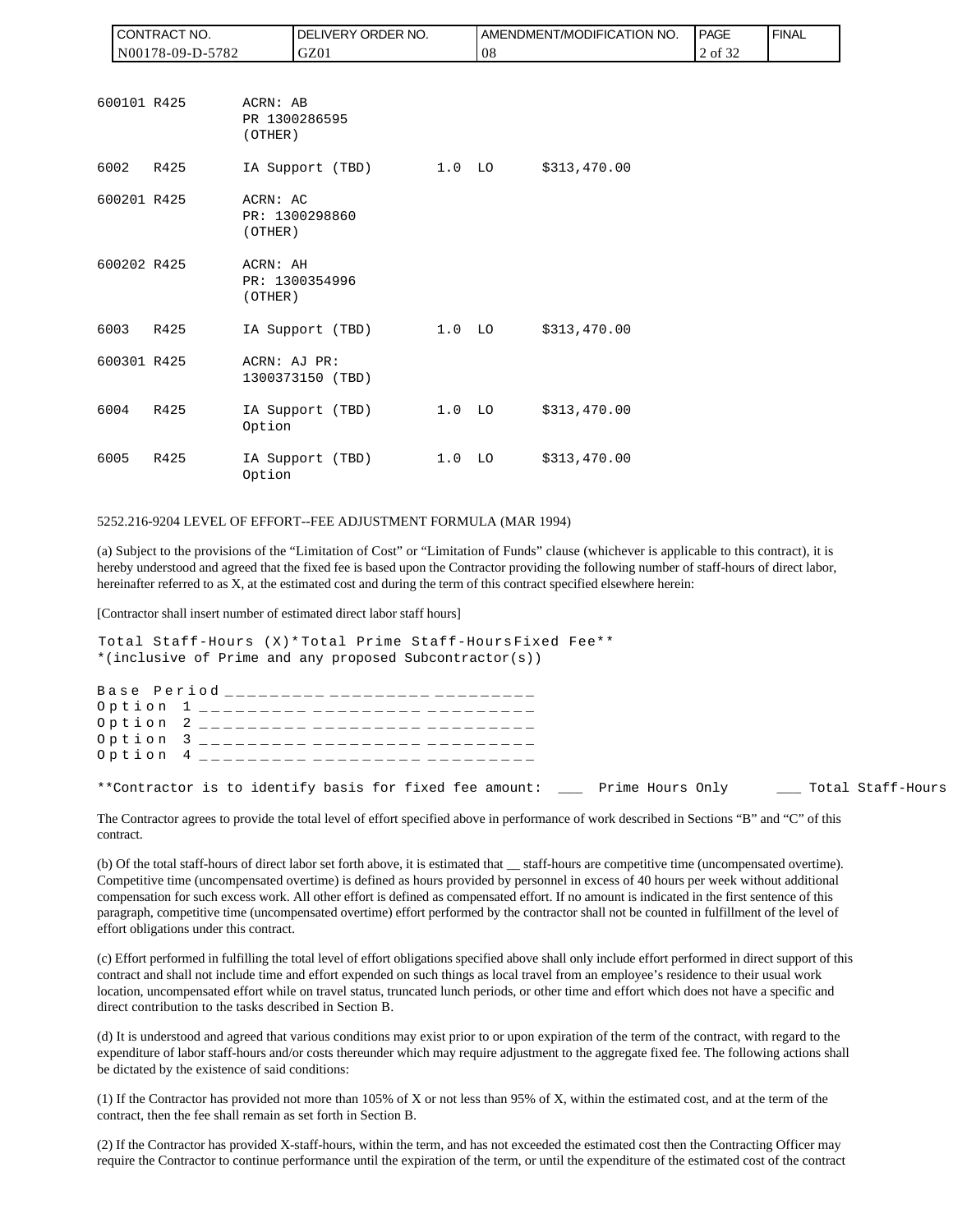| <b>NTRACT NO.</b><br>I CON | ORDER<br>NO.<br><b>DELIVERY</b> | I AMENDMENT/MODIFICATION NO. | PAGE                              | ' FINAL |
|----------------------------|---------------------------------|------------------------------|-----------------------------------|---------|
| $N00178-09-D$ -<br>5782    | GZ01                            | ΩÇ<br>v.                     | $\sim$ $\sim$ $\sim$<br>ΟĪ<br>ے ر |         |

except that, in the case of any items or tasks funded with O&MN funds, performance shall not extend beyond 30 September. In no event shall the Contractor be required to provide more than 105% of X within the term and estimated cost of this contract. The fee shall remain as set forth in Section B.

(3) If the Contractor expends the estimated cost of the contract, during the term of the contract and has provided less than X staff-hours, the Government may require the Contractor to continue performance, by providing cost growth funding, without adjusting the fixed fee, until such time as the Contractor has provided X staff-hours.

(4) If the Contracting Officer does not elect to exercise the Government's rights as set forth in paragraph (d)(2) and (d)(3) above, and the Contractor has not expended more than 95% of X staff-hours, the fixed fee shall be equitably adjusted downward to reflect the diminution of work. The total fee due the contractor shall be adjusted so as to be in direct proportion to the number of direct hours utilized in the same ration of fee to the estimated total hours then set forth in the contract.

(5) Nothing herein contained shall, in any way, abrogate the Contractor's responsibilities, and/or the Government's rights within the terms of the contract provision entitled "Limitation of Cost" or "Limitation of Funds" as they shall apply throughout the term of the contract, based upon the total amount of funding allotted to the contract during its specified term.

(e) Within 45 days after completion of the work under each separately identified period of performance hereunder, the Contractor shall submit the following information in writing to the Contracting Officer with copies to the cognizant Contract Administration Office and DCAA office to which vouchers are submitted:

(1) The total number of staff-hours of direct labor expended during the applicable period.

(2) A breakdown of this total showing the number of staff-hours expended in each direct labor classification and associated direct and indirect costs.

(3) A breakdown of other costs incurred.

(4) The Contractor's estimate of the total allowable cost incurred under the contract for the period.

In the case of a cost under-run, the Contractor shall submit the following information in addition to that required above:

(5) The amount by which the estimated cost of this contract may be reduced to recover excess funds and the total amount of staff-hours not expended, if any.

(6) A calculation of the appropriate fee reduction in accordance with this clause.

All submissions required by this paragraph shall separately identify subcontractor information, if any.

#### ADDITIONAL SLINS

Additional SLINs will be unilaterally created by the Contracting Officer during performance of this Task Order to accommodate the multiple types of funds that will be used under this order.

#### LIMITATION OF LIABILITY – INCREMENTAL FUNDING

CLINs 4001 & 6001 are incrementally funded and the amount currently available for payment hereunder is limited to \$305,000.00. It is estimated that these funds will cover the cost of performance through 10 January 2013. Subject to the provisions of the clause entitled "Limitation of Funds" (APR 94) (FAR 52.232-22) of the general provisions of this contract, no legal liability on the part of the Government for payment in excess of \$305,000.00 shall arise unless additional funds are made available and are incorporated as a modification to the delivery order.

| <b>CLIN</b>  | <b>CPFF</b>  | THIS ACTION     | <b>CUMULATIVE</b> | <b>BALANCE</b> |
|--------------|--------------|-----------------|-------------------|----------------|
| 4001         | 7,647,711.00 | 270,000.00      | 295,000.00        | \$7,352,711.00 |
| 6001         | 313,470.00   | 10,000.00<br>\$ | 10,000.00         | 303,470.00     |
| <b>TOTAL</b> | 7,961,181.00 | 280,000.00<br>S | 305,000.00        | \$7,656,181.00 |

CLINs 4002 & 6002 are incrementally funded and the amount currently available for payment hereunder is limited to \$2,622,844.34. It is estimated that these funds will cover the cost of performance through 10 September 2013. Subject to the provisions of the clause entitled "Limitation of Funds" (APR 94) (FAR 52.232-22) of the general provisions of this contract, no legal liability on the part of the Government for payment in excess of \$2,622,844.34 shall arise unless additional funds are made available and are incorporated as a modification to the delivery order.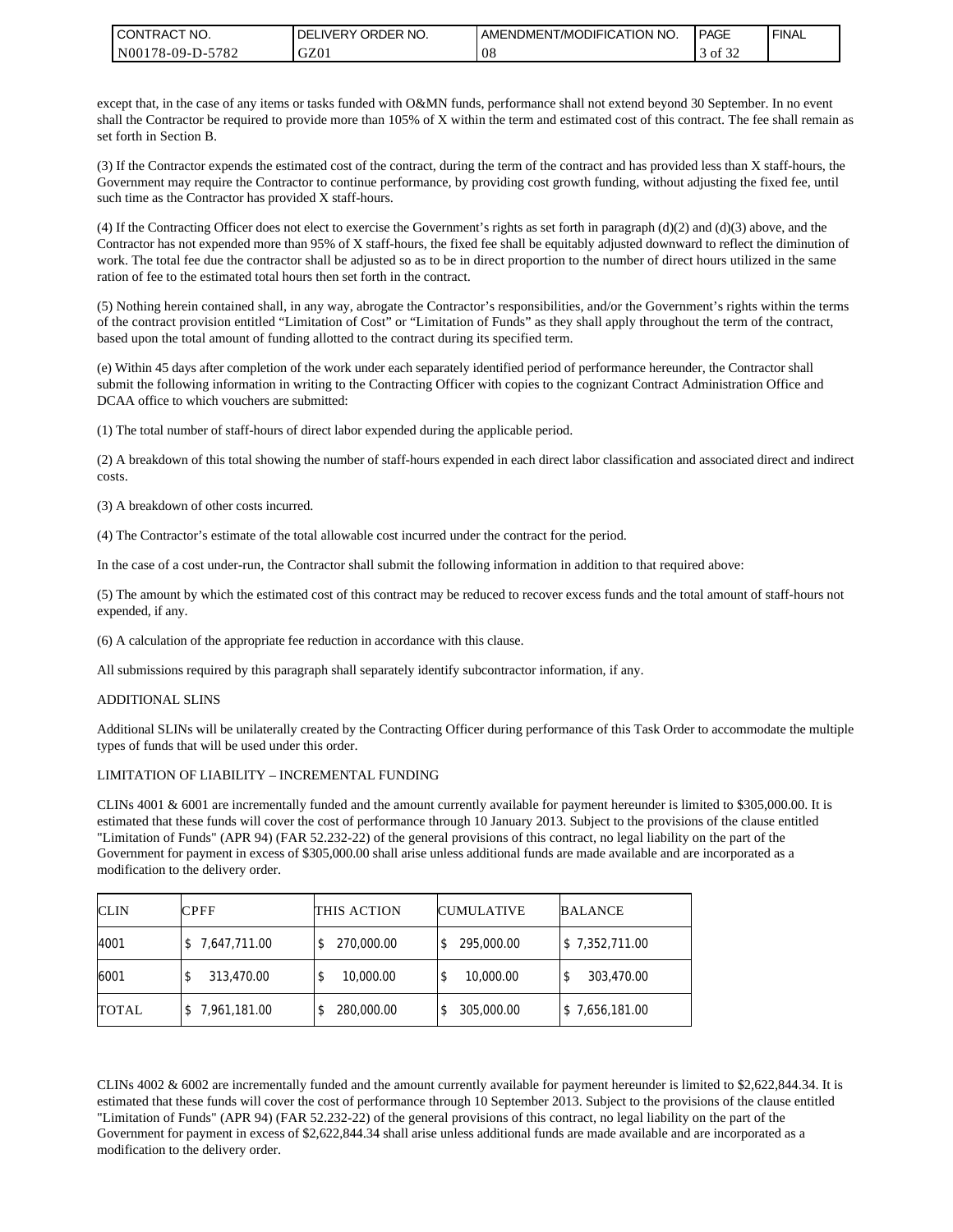| <b>I CONTRACT NO.</b> | I DELIVERY ORDER NO. | AMENDMENT/MODIFICATION NO. | I PAGE                | ' FINAL |
|-----------------------|----------------------|----------------------------|-----------------------|---------|
| 5782<br>N00178-09-D-5 | GZ01                 | 08                         | 0.25<br>' 4 of<br>ے ر |         |

| <b>CLIN</b>  | CPFF              | THIS ACTION | <b>CUMULATIVE</b>             | <b>BALANCE</b>     |
|--------------|-------------------|-------------|-------------------------------|--------------------|
| 4002         | 7,864,802.00      | 0.00<br>S   | 2,597,844.34<br><sup>\$</sup> | 5,266,957.66<br>S  |
| 6002         | 313,470.00<br>D   | 0.00<br>J   | 25,000.00<br>\$               | \$<br>288,470.00   |
| <b>TOTAL</b> | 8,178,272.00<br>D | 0.00<br>D   | 2,622,844.34                  | 5,555,427.66<br>\$ |

CLINs 4003 & 6003 are incrementally funded and the amount currently available for payment hereunder is limited to \$1,939,215.99. It is estimated that these funds will cover the cost of performance through 10 September 2014. Subject to the provisions of the clause entitled "Limitation of Funds" (APR 94) (FAR 52.232-22) of the general provisions of this contract, no legal liability on the part of the Government for payment in excess of \$1,939,215.99 shall arise unless additional funds are made available and are incorporated as a modification to the delivery order.

| <b>CLIN</b>  | <b>CPFF</b> |              |               | THIS ACTION                | <b>CUMULATIVE</b> |    | <b>BALANCE</b> |
|--------------|-------------|--------------|---------------|----------------------------|-------------------|----|----------------|
| 4003         |             | 8,006,158.00 | <sup>\$</sup> | 1,930,000.00               | \$1,930,000.00    | \$ | 6,076,158.00   |
| 6003         |             | 313,470.00   |               | 9,215.99                   | 9,215.99          |    | 304,254.01     |
| <b>TOTAL</b> |             | 8,319,628.00 |               | $\frac{1}{2}$ 1,939,215.99 | 1,939,215.99      | -S | 6,380,412.01   |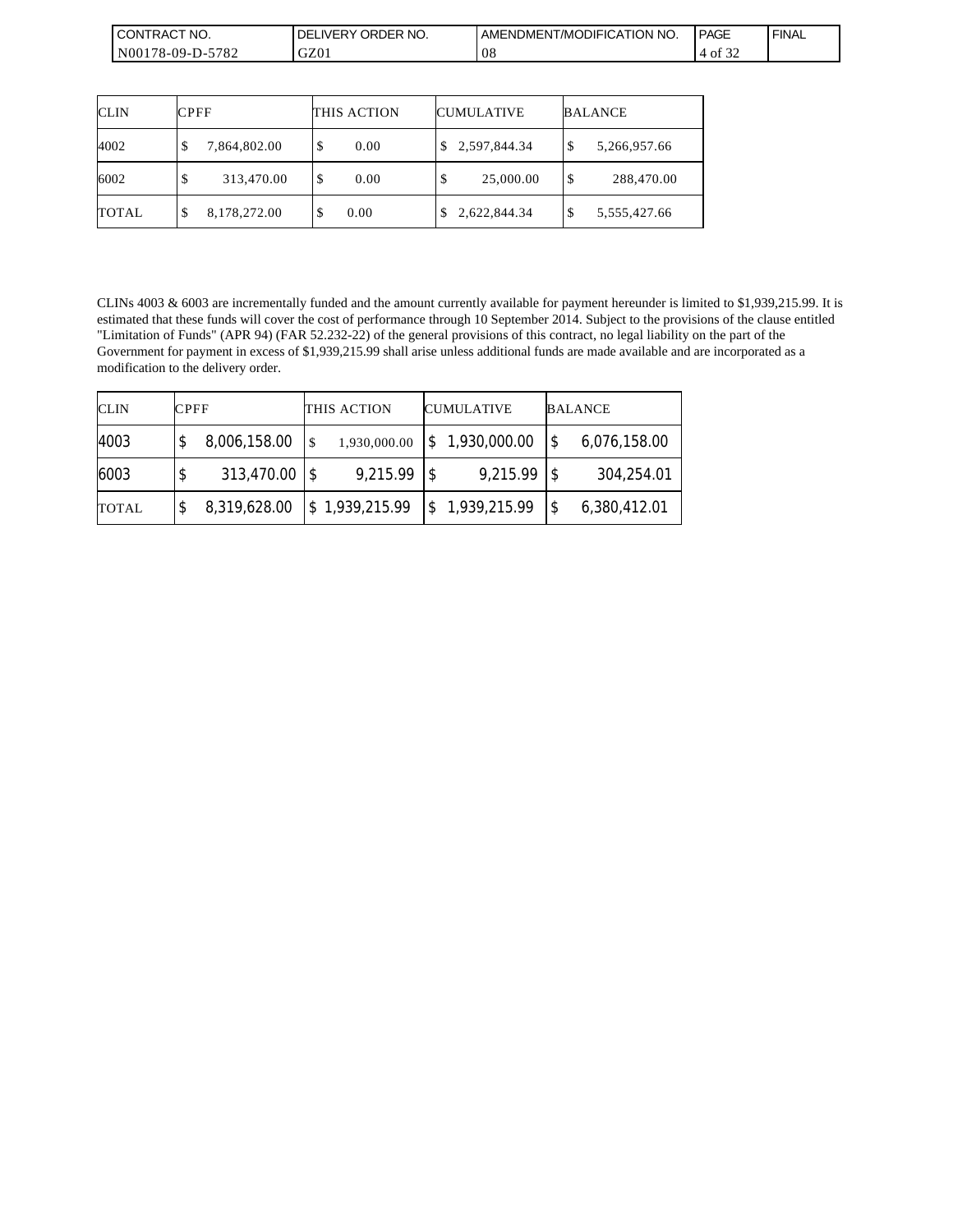| <b>CONTRACT NO.</b>                 | NO.<br>ORDER <sup>'</sup><br><b>DELIVERY</b> | AMENDMENT/MODIFICATION NO. | PAGE                   | ' FINAL |
|-------------------------------------|----------------------------------------------|----------------------------|------------------------|---------|
| N001<br>-5782<br>$178 - 09 - D - 5$ | GZ01                                         | 08                         | $\sim$ $\sim$<br>of 32 |         |

## **SECTION C DESCRIPTIONS AND SPECIFICATIONS**

C-302 SPECIFICATIONS/STATEMENT OF WORK (DEC 1998)

Work under this contract shall be performed in accordance with the following Performance Work Statement (PWS):

#### **Section C - Performance Work Statement (PWS)**

SPAWARSYSCEN-CHARLESTON, Code 582V0, Information Assurance (IA), IA Mitigation, Certification and Accreditation (C&A), and Information Assurance Vulnerability Management (IAVM)

## **1.0 INTRODUCTION**

The Space and Naval Warfare Systems Center (SPAWARSYSCEN) Atlantic; Network Security Implementation Branch, Code 582V0, is providing Network Security Engineering Support Services in support of Navy Medicine and Federal Health Systems as it pertains to information assurance for Navy Medicine's Military Treatment Facilities (MTF), Dental clinics worldwide, and Federal Health agencies.

## **2.0 BACKGROUND**

The task will support the continued Information Assurance initiatives within Navy Medicine and Federal Health agencies, and provide support to the Information Management and Information Technology (IM/IT) execution agent. SSC Atlantic will execute all aspects of Information Assurance for Navy Medicine and Federal Health agencies to ensure compliance with Federal, Department of Defense (DoD), and Department of Navy (DoN) regulations and policies.

## **3.0 SCOPE**

The objective of this Task Order is to provide support in the conduct of Information Assurance (IA), IA Mitigation, Certification and Accreditation (C&A), and Information Assurance Vulnerability Management (IAVM) to support the mission of Navy Medical and Federal Health systems at locations throughout the CONUS and OCONUS areas as well as incorporate the evaluation of the current IA and security posture of Navy Medical and Federal Health Systems facilities. The range of this support would span subject matter expertise to administrative support/graphic services with skill sets and experience that match Code 582V0's need to comply with and respond to requirements including current, updated program plans and documentation, current and accurate requirements definition, alternative approaches for fielding, migrating, staging and supporting systems, site management, adherence to standards, specifications and best practices, mitigation of risks, addressing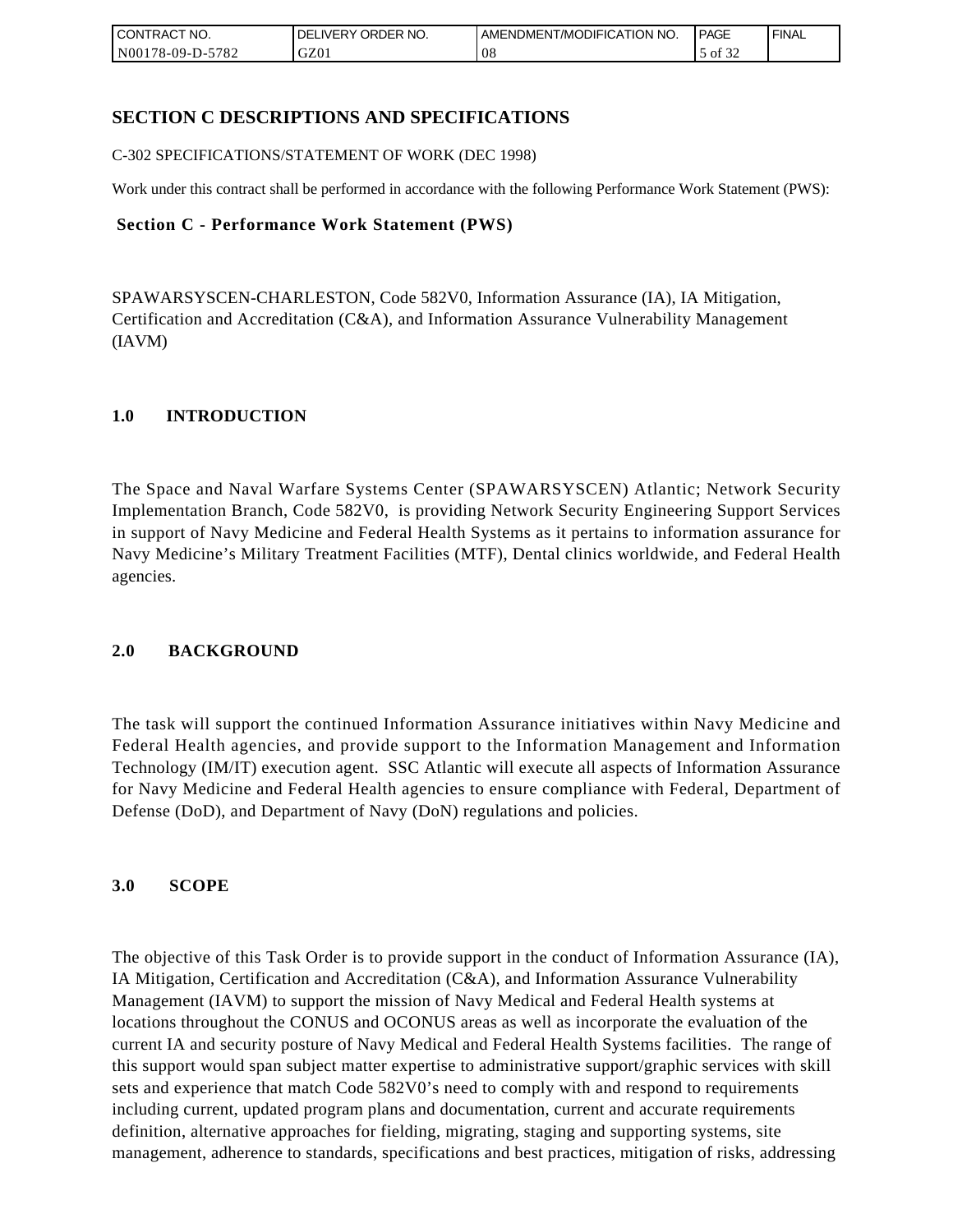| I CONTRACT NO.           | ORDER NO.<br>DELIVERY . | I AMENDMENT/MODIFICATION NO. | PAGE                   | ' FINAL |
|--------------------------|-------------------------|------------------------------|------------------------|---------|
| N00178-09-D-5<br>$-5782$ | GZ01                    | 08                           | 0.22<br>ΟĪ<br>.<br>ے ر |         |

issues and performing all Program and Project functions necessary to achieve the strategic goalds and objectives of SPAWAR's customers.

## **4.0 PLACE OF PERFORMANCE**

Work shall be performed at the SPAWARSYSCEN, Atlantic and in each of the following location(s):

- a. Contractor's Facility
- b. Bethesda, MD
- c. San Diego, CA
- d. New Orleans, LA
- e. NH Camp Pendleton, Ocean Side, CA
- f. NH Oak Harbor, WA
- g. NH Corpus Christi, TX
- h. NH Rota, Spain
- i. NH Guam
- j. NH Guantanamo Bay (Cuba)
- k. NH Cherry Point, NC
- l. NH Bremeerton, (Washington)
- m. NH Lemoore, CA
- n. NH Sigonella, Italy
- o. NH Napes, Italy
- p. NH Okinawa, Japan
- q. NH Pensacola, FL
- r. NH 29 Palms, CA
- s. NNMC Bethesda, Maryland
- t. NH Yokosuka, Japan
- u. NAMRU Jakarta (Indonesia)
- v. NAMR:U Cairo (Egypt)
- w. NH Pearl Harbor (Honolulu)
- x. NAMRU Lima (Peru)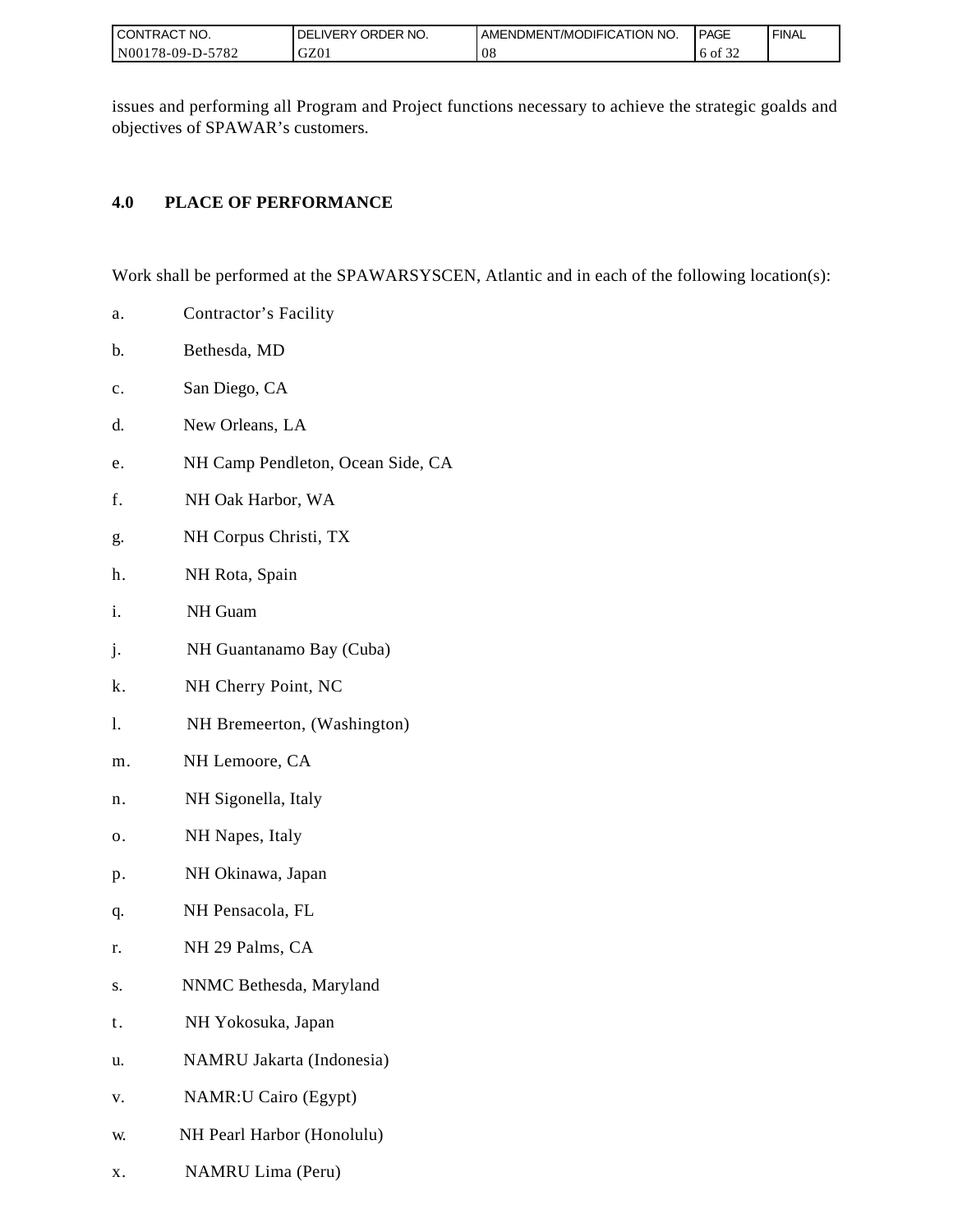| <b>CONTRACT NO.</b>               | NO.<br>ORDER <sup>'</sup><br><b>DELIVERY</b> | AMENDMENT/MODIFICATION NO. | PAGE                       | ' FINAL |
|-----------------------------------|----------------------------------------------|----------------------------|----------------------------|---------|
| N001<br>-5782<br>$178 - 09 - D -$ | GZ01                                         | 08                         | $\sim$ $\sim$<br>οt<br>ے ر |         |

## **5.0 APPLICABLE DIRECTIVES / REFERENCES**

The Contractor shall adhere to the following documents in accordance with paragraph 8.0, Performance Requirements.

| <b>Document Type</b> | No./Version | <b>Title</b>                  | Date           |
|----------------------|-------------|-------------------------------|----------------|
| DoD Directive        |             | <b>Information Assurance</b>  | $10-24-2002$   |
| 8500.1               |             | (IA)                          |                |
| DoD Instruction      |             | <b>Information Assurance</b>  | $2 - 6 - 2003$ |
| 8500.2               |             | (IA) Implementation for       |                |
|                      |             | Automated                     |                |
|                      |             | Information<br><b>Systems</b> |                |
| DoD Regulation       |             | DoD Personnel Security        | 1-1987         |
| 5200.2-R             |             | Program                       |                |
| <b>SECNAVINST</b>    |             | Department of the Navy        | 3/10/1999      |
| 5510.30A             |             | <b>Personnel Security</b>     |                |
|                      |             | Program                       |                |
| <b>SECNAVINST</b>    |             | Department of the Navy        | 3/17/1999      |
| 5510.36              |             | <b>Information Security</b>   |                |
|                      |             | Program (ISP)                 |                |

## **6.0 SECURITY and TRAINING SUPPORT**

SSC-A contractor personnel will have the appropriate clearances required for access to classified data as required. Prior to starting work on the task, SSC-A contractor personnel will have a minimum of an interim Secret Security Clearance granted by the Defense Industrial Security Clearance Office (DISCO) and will comply with IT access authorization requirements. In addition, SSC-A contractor personnel will possess the appropriate IT level of access for the required task and position assignment. SSC-A contractor personnel shall handle and safeguard any unclassified but sensitive and classified information in accordance with appropriate Department of Defense security regulations.

The Project Engineer shall determine if the appropriate IT Position Category has been assigned to the respective contractor personnel and inform the contractor of that determination based on the following criteria:

IT-1 Position - Positions in which the incumbent is responsible for the planning, direction, and implementation of a computer security program; major responsibility for the direction, planning and design of a computer system, including the hardware and software; or, can access a system during the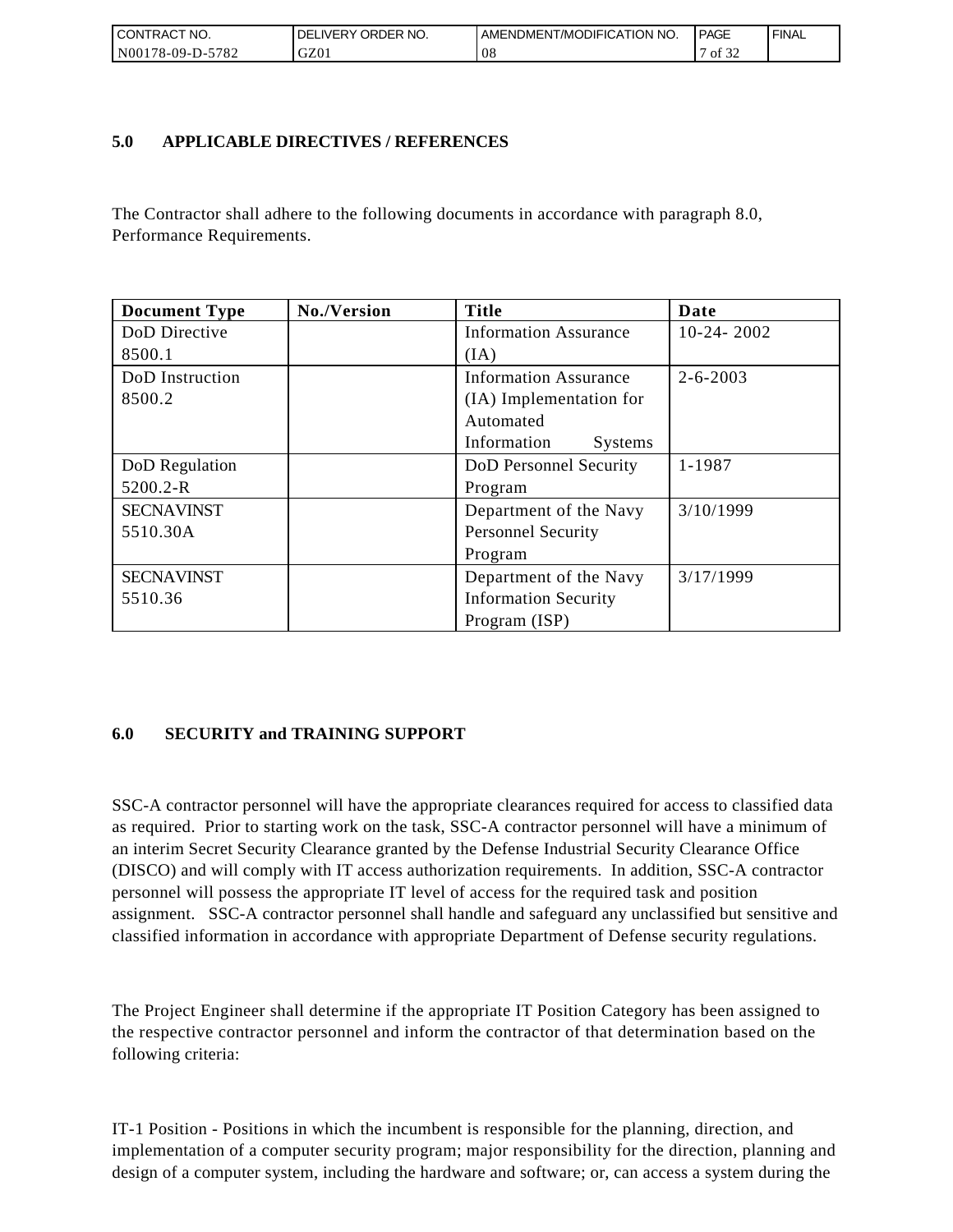| <b>CONTRACT NO.</b>   | ' ORDER NO.<br><b>IVERY</b><br>DELI | I AMENDMENT/MODIFICATION NO. | <b>PAGE</b> | ' FINAL |
|-----------------------|-------------------------------------|------------------------------|-------------|---------|
| N00178-09-D-5<br>5782 | GZ01                                | 08                           | 8 of<br>ے ر |         |

operation or maintenance in such a way, and with a relatively high risk for causing grave damage, or realize a significant personal gain. Personnel whose duties meet the criteria for IT-1 Position designation require a favorably adjudicated Single Scope Background Investigation (SSBI) or SSBI Periodic Reinvestigation (SSBI-PR). The SSBI or SSBI-PR shall be updated a minimum of every 5 years.

IT-II Position - Positions in which the incumbent is responsible for the direction, planning, design, operation, or maintenance of a computer system, and whose work is technically reviewed by a higher authority at the IT-II Position level to insure the integrity of the system. Personnel whose duties meet the criteria for an IT-II Position require a favorably adjudicated National Agency Check (NAC).

IT-III Position - All other positions involved in computer activities. Incumbent in this position has non-privileged access to one or more DoD information systems/applications or database to which they are authorized access. Personnel whose duties meet the criteria for an IT-III Position designation require a favorably adjudicated NAC.

Contractor's request for visit authorization shall be submitted in the appropriate format and coordinated with the SSC-C Project Office.

# **6.1 Personnel Common Access Card (CAC) and PKI Requirements**

SSC-A contractor personnel are required to obtain a Common Access Card (CAC) with PKI for access to Department of Defense facilities (CONUS and OCONUS) and websites. In addition, a hardware solution to securely read the card via a personal computer, and approved software for reading the CAC (ex. ActiveGold) is required.

## **6.2 Personnel Supporting Information Assurance (IA) functions**

In accordance with clause 252.239-7001, Contractor personnel supporting Information Assurance (IA) functions shall be appropriately trained and certified prior to being engaged in IA related work. IA Personnel shall be in full compliance with DoD 8570.01-M, Information Assurance Workforce Improvement Program (PWS ref 2.1.\$) and DoDD 8570.1, IA Training, Certification, and Workforce Management (PWS ref 2.1.\$). This includes personnel training being certified/accredited at the appropriate levels of IAT I-III and IAM I-III. This will be verified by the contracting officer who will ensure that contractor personnel are entered in to the Defense Eligibility Enrollment System (DEERS) or other appropriate database. The contractor shall also provide the requested mix of labor categories pertaining to IA applicable tasks as directed by the PCO or Task Order in support of IA training requirements. Contractor personnel not certified within 6 months of assignment of IA duties or who fails to maintain their certified status will not be permitted to carry out the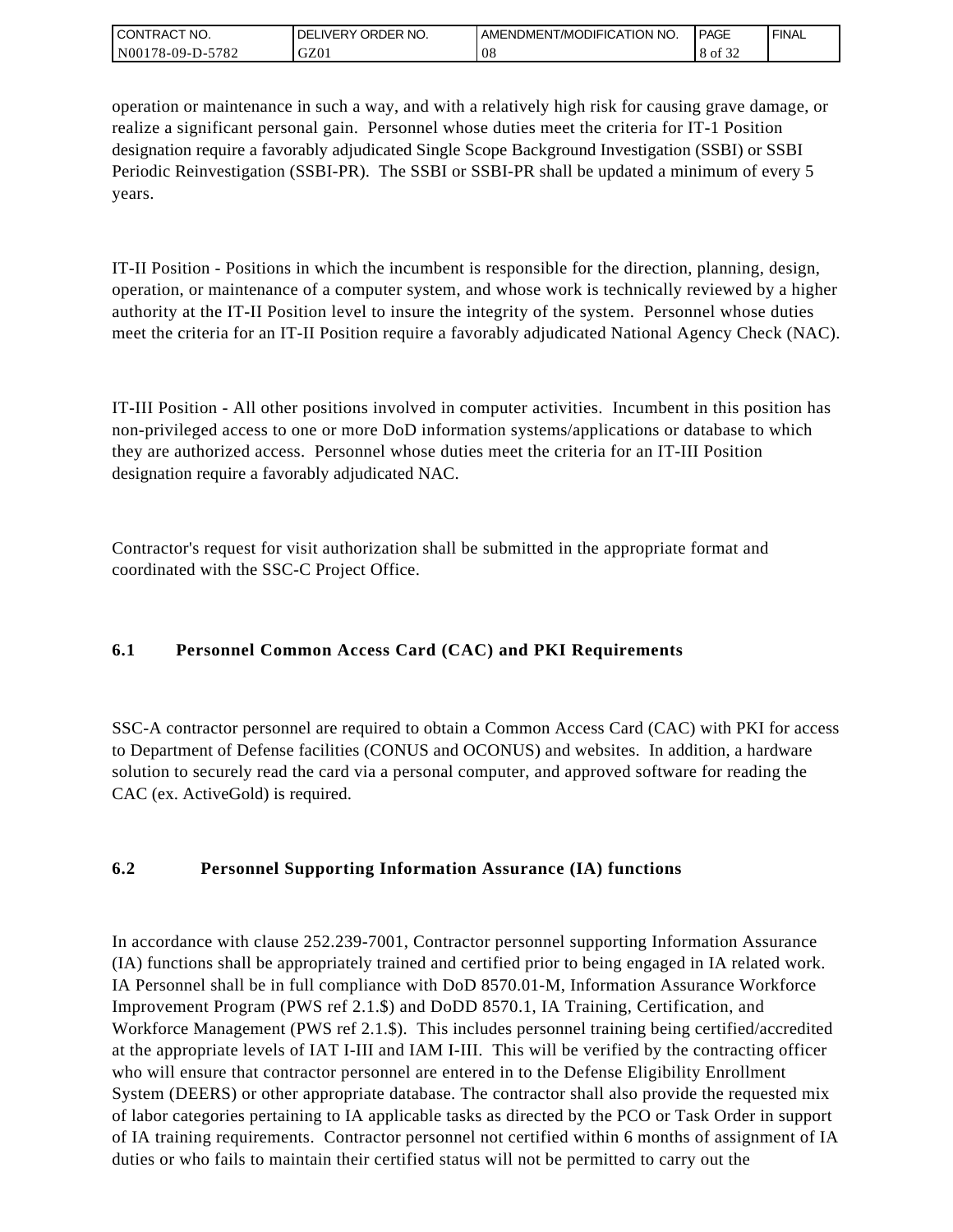| <b>CONTRACT NO.</b>                       | ORDER<br>NO.<br><b>DELIVERY</b> | AMENDMENT/MODIFICATION NO. | <b>PAGE</b>         | ' FINAL |
|-------------------------------------------|---------------------------------|----------------------------|---------------------|---------|
| N00 <sub>1</sub><br>-5782<br>$178-09-D$ - | GZ01                            | 08                         | 0.25<br>$9$ of $34$ |         |

responsibilities of the position, and shall be replaced with personnel that meet the minimum certification requirements as mandated above.

## **7.0 CONTRACTING OFFICER'S REPRESENTATIVE (COR)**

The COR for this task order is Cinnamon Buelk, Code 58200, [cinnamon.buelk@navy.mil,](mailto:cinnamon.buelk@navy.mil) (843) 218-3810. The Project Engineer is Joe Henline, Code 582M1, joseph.henline@navy.mil, (843) 218-4364.

# **8.0 PERFORMANCE REQUIREMENTS**

The contractor shall provide support to SPAWARSYSCEN Atlantic in conducting Information Assurance (IA), IA Mitigation, Certification and Accreditation (C&A), and Information Assurance Vulnerability Management (IAVM) to support the mission of Navy Medical and Federal Health agencies at locations throughout the CONUS and OCONUS areas as well as incorporate the evaluation of the current IA and security posture of Navy Medical and Federal Health facilities in accordance with DoD 8500.1 and 8500.2. The contractor shall provide support to SPAWAR Atlantic in the conduct of Certification and Accreditation (C&A) efforts to support the mission of Navy Medical and Federal Health systems. The contractor shall also assist in prioritizing short and long term initiatives considering strategic planning alignment, budget, and available funding.

## **8.1 Sub-Task 1. Project Management Support**

8.1.1 The contractor shall provide support to SPAWAR Atlantic in the conduct of Information Assurance (IA), IA Mitigation, Certification and Accreditation (C&A), Navy Medicine Network Operations Center (NOC) and Information Assurance Vulnerability Management (IAVM).

8.1.2 The contractor shall appoint a program manager specifically charted with the responsibility of interfacing with the Government on all matters pertaining to this Performance Work Statement. The Program Manager shall direct the contractor's effort through the company's internal management system that shall provide project progress visibility to assure on-time completion of contract requirements. The contractor shall also use best industry practices including ISO/IEC 15288 for System life cycle processes and ISO/IEC 12207 for Software life cycle processes. This shall include providing technical program and project management support that will mitigate the risks to successful program and compliance with SSC Atlantic's Capability Maturity Model Integration (CMMI) Engineering Process Office (EPO) program. The contractor as part of a team will support projects at SPAWAR Atlantic at CMMI Level III. The contractor will be required to utilize the processes and procedures already established for the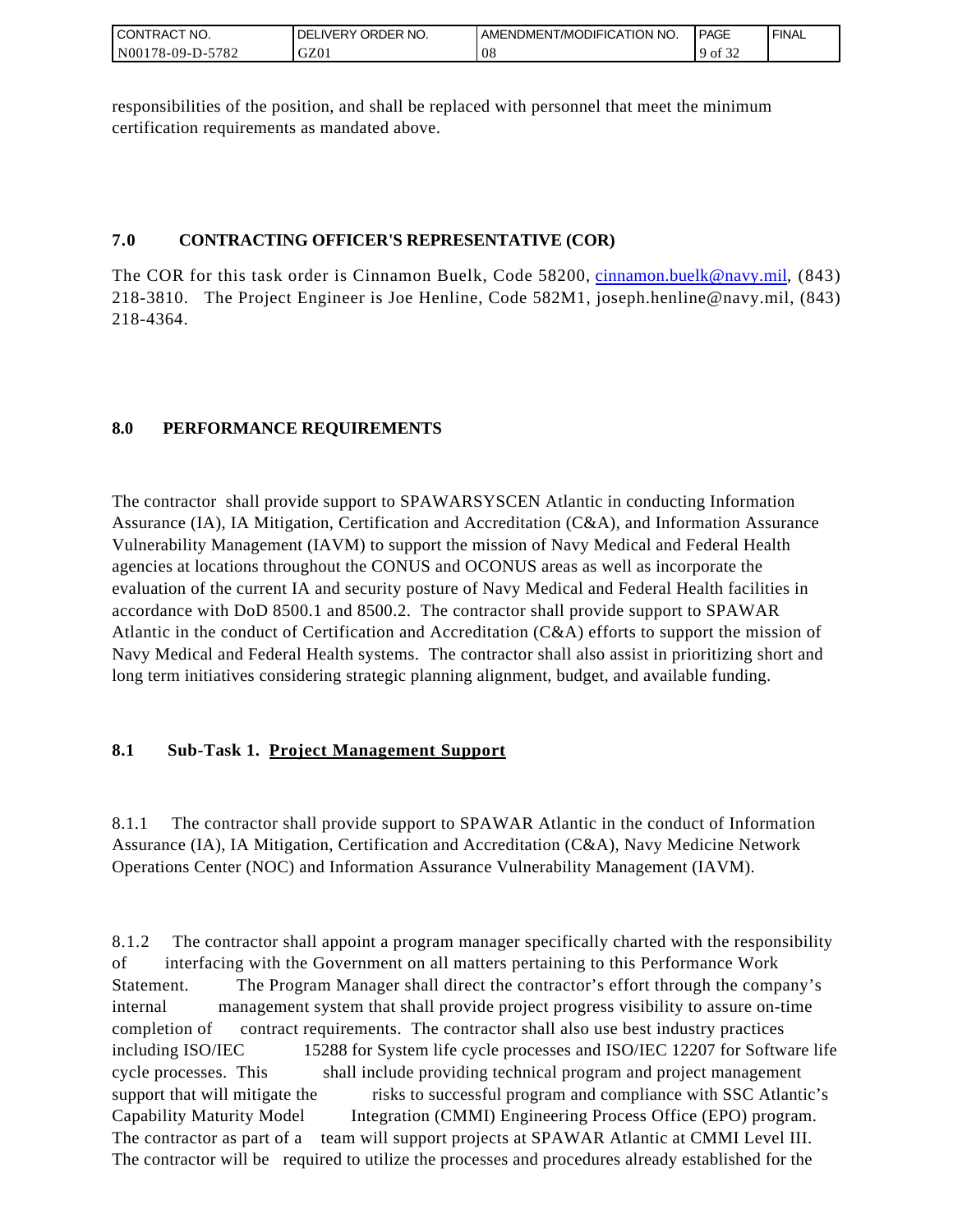| <b>CONTRACT NO.</b> | ' ORDER NO.<br><b>DELIVERY</b> | I AMENDMENT/MODIFICATION NO. | PAGE            | ' FINAL |
|---------------------|--------------------------------|------------------------------|-----------------|---------|
| N00178-09-D-5782    | GZ01                           | 08                           | 10<br>ΟĪ<br>-24 |         |

project and the CMMI program, and deliver products that are compliant with the aforementioned processes and procedures. These tasks require the contractor to research and analyze technical and management information and data, costs, performance trends, and project progress based on earned value management (EVM). The contractor shall participate in design reviews, technical reviews, audits and discussions, and shall provide SPAWAR Atlantic with management status reports that will be updated and delivered on a weekly/monthly basis, or as required.

## **8.2 Sub-Task 2. Facilitation**

8.2.1 The contractor shall assist in planning, coordinating, and facilitating meetings with the principals, develop material to support the meetings, and ensure all action items are tracked through completion. Meetings shall be held weekly unless otherwise directed.

## **8.3 Sub-Task 3. SCTS Deployment Support**

8.3.1 The contractor shall conduct the installation of the JTF/GNO mandated SCTS system to support the IAVM program at locations throughout the CONUS and OCONUS areas.

## **8.4 Sub-Task 4. Network Device Hardening Analysis**

8.4.1 The contractor shall provide assistance in the management of the network perimeter improvement by ensuring that approved policies are implemented and controlled at the Outside Security Screening Router (OSSR) ACL, Firewall ruleset, and IPSs. This will ensure that only approved Ports, Protocols, Services (PPS) necessary to do business are opened.

## **8.5 Sub-Task 5. Site Network IA Assessment Support**

8.5.1 The contractor shall provide support to SPAWAR Atlantic in the conduct of IA Tiger Team efforts at locations throughout the CONUS and OCONUS areas. These Tiger Team efforts would incorporate the evaluation of the current IA and security posture of these facilities. Final reports would be generated and delivered to SPAWAR Atlantic to support mitigation efforts and the development of an overall IA strategy.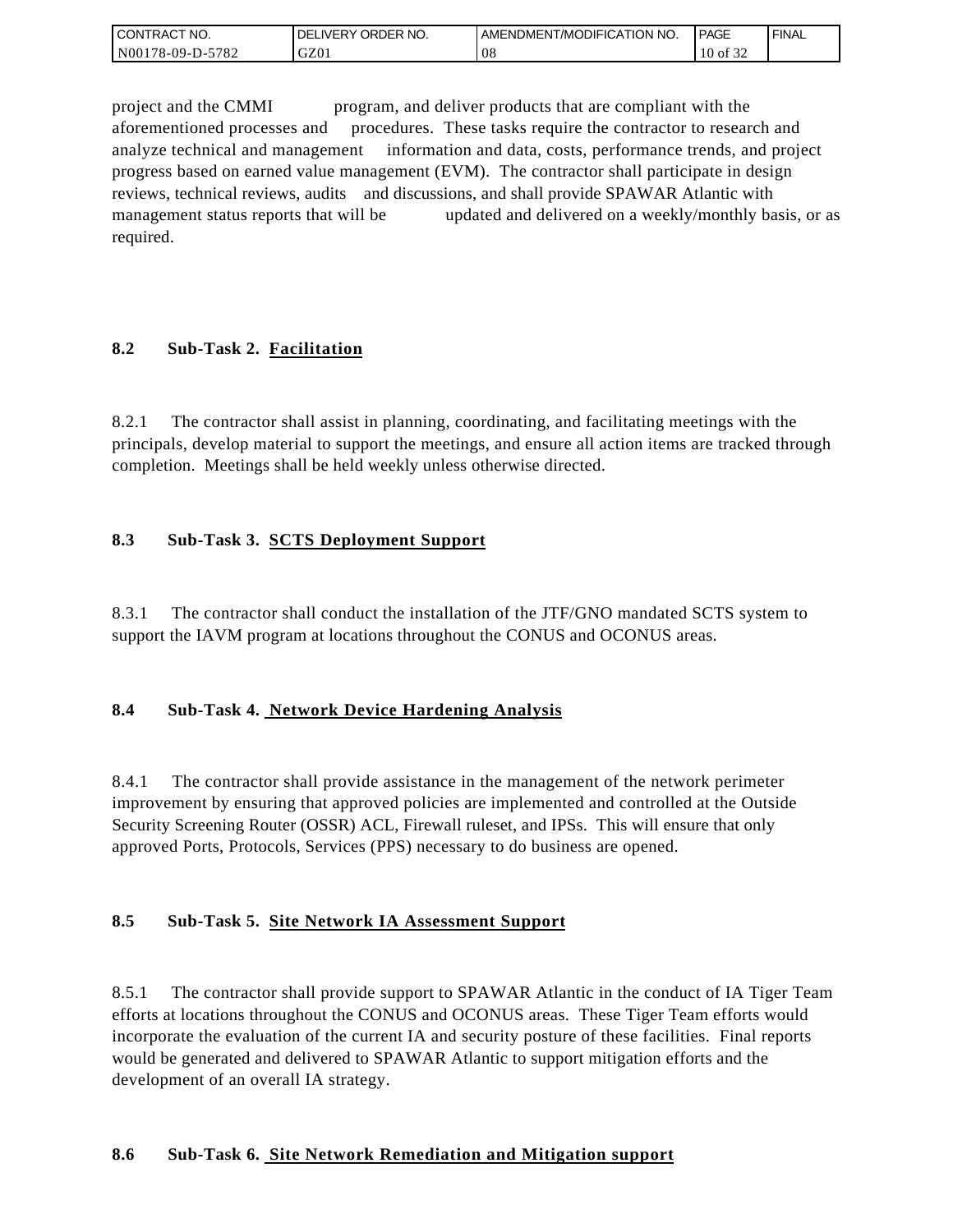| I CONTRACT NO.        | ' ORDER NO.<br>DELI<br>_IVERY | I AMENDMENT/MODIFICATION NO. | <b>PAGE</b>                | ' FINAL |
|-----------------------|-------------------------------|------------------------------|----------------------------|---------|
| 178-09-D-5782<br>N001 | GZ01                          | 08                           | $c \Delta$<br>of $3\angle$ |         |

8.6.1 The contractor shall conduct the mitigation efforts at locations throughout the CONUS and OCONUS areas. These efforts will incorporate the evaluation of the current IA and security posture of these facilities in accordance with 8500.1 and 8500.2. Also provide final reports to SPAWAR Atlantic that can assist in the development of an overall Enterprise mitigation strategy.

## **8.7 Sub-Task 7. Program of Record and Site Certification and Accreditation Packages**

8.7.1 The contractor shall provide support to SPAWAR Atlantic in the conduct of Certification and Accreditation (C&A) efforts. These efforts would be in accordance with Navy Medical and Federal Health systems IA documentation at various locations throughout the CONUS and OCONUS areas, as required.

## **8.8 Sub-Task 8. Navy Medicine Network Operations Center Support**

8.8.1 The contractor shall provide support to SPAWAR Atlantic in the 24 x 7 x 365 operations of the Navy Medicine Operations Center. These efforts will incorporate IA, router analysis, firewall analysis, and IAVA compliance.

## **9.0 GOVERNMENT FURNISHED INFORMATION**

Not applicable.

## **10.0 GOVERNMENT FURNISHED MATERIAL**

Not Applicable

## **11.0 GOVERNMENT FURNISHED EQUIPMENT**

Not Applicable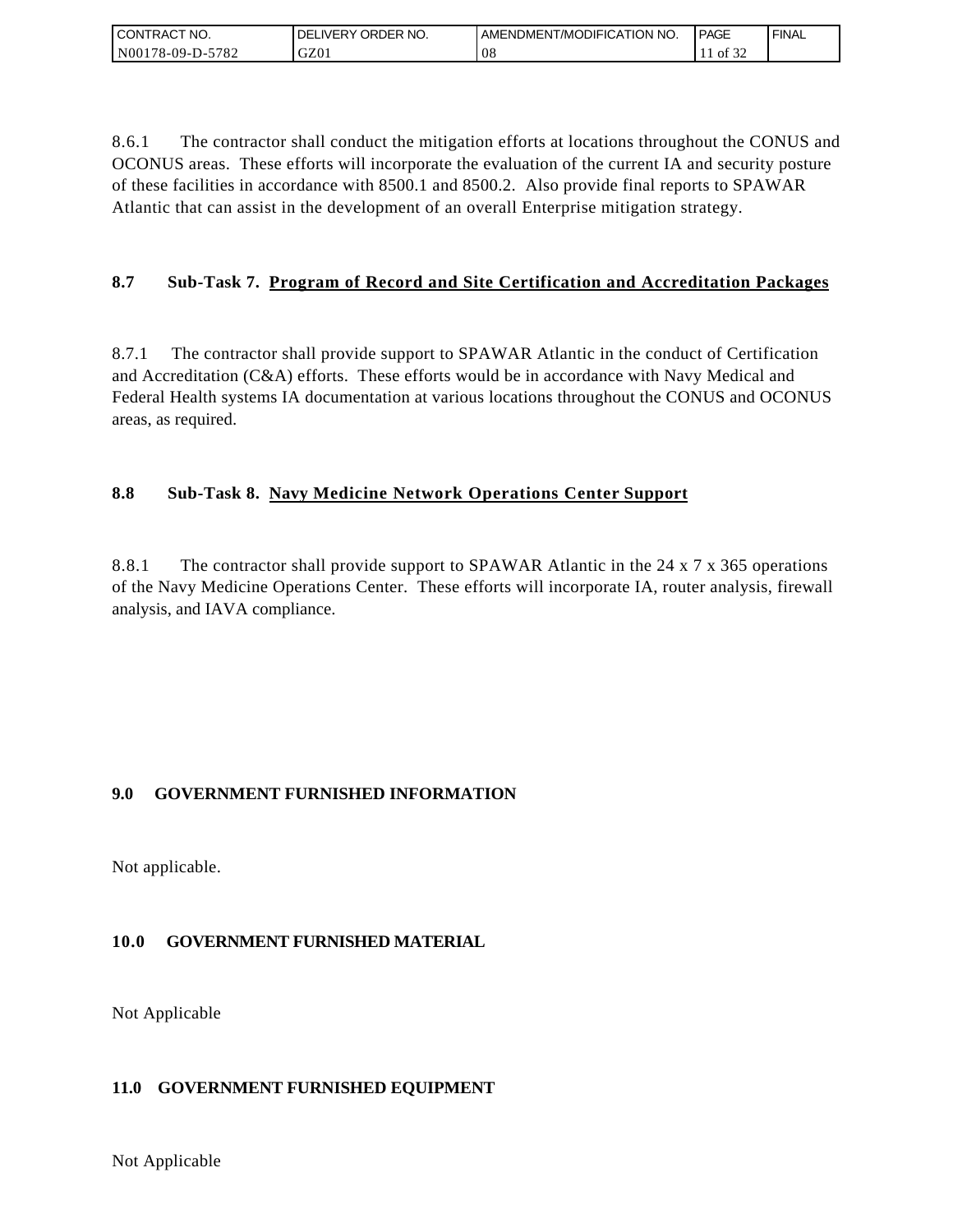| CONTRACT NO.               | `order no.<br><b>DELIVERY</b> | AMENDMENT/MODIFICATION NO. | <b>PAGE</b>                       | ' FINAL |
|----------------------------|-------------------------------|----------------------------|-----------------------------------|---------|
| $-5782$<br>  N00178-09-D-5 | GZ01                          | 08                         | $\sim$ $\sim$<br>ΟĪ<br>ے ر<br>. . |         |

## **12.0 CONTRACTOR FURNISHED MATERIAL**

Miscellaneous Other Direct Costs (ODCs) such as FedEx shipping.

## **13.0 CONTRACTOR FURNISHED EQUIPMENT**

Not Applicable

## **14.0 TRAVEL REQUIREMENTS**

When it becomes necessary for the contractor to travel, the contractor shall submit a request, via email, to the SPAWARSYSCEN Atlantic Task Order Manager seeking approval to travel before initiating any travel plans. All travel claims shall make reference to the e-mail, letter or phone call that granted approval. Failure to gain prior approval may result in disallowance of invoiced travel claims. Emergent travel as directed by the Project Engineer for upgrade support and engineering solutions provided efforts are fair and reasonable and in accordance with the Joint Travel Regulations.

Estimated travel locations are as follows. The following trips are per annum.

| To                      | # of Trips                  | # of people                 |
|-------------------------|-----------------------------|-----------------------------|
| San Diego, CA           | 2                           | 2                           |
| Ocean Side, CA          | 2                           | 2                           |
| New Orleans, LA         | $\overline{c}$              | 2                           |
| Oak Harbor, WA          | $\overline{2}$              | $\overline{2}$              |
| Corpus Christi,<br>ТX   | $\mathcal{D}_{\mathcal{L}}$ | $\mathcal{D}_{\mathcal{L}}$ |
| Rota Spain              | 2                           | 2                           |
| Guam                    | $\overline{2}$              | 2                           |
| Guantanamo Bay,<br>Cuba | $\mathcal{D}_{\mathcal{L}}$ | $\mathcal{D}_{\mathcal{L}}$ |
| Cherry Point, NC        | 2                           | 2                           |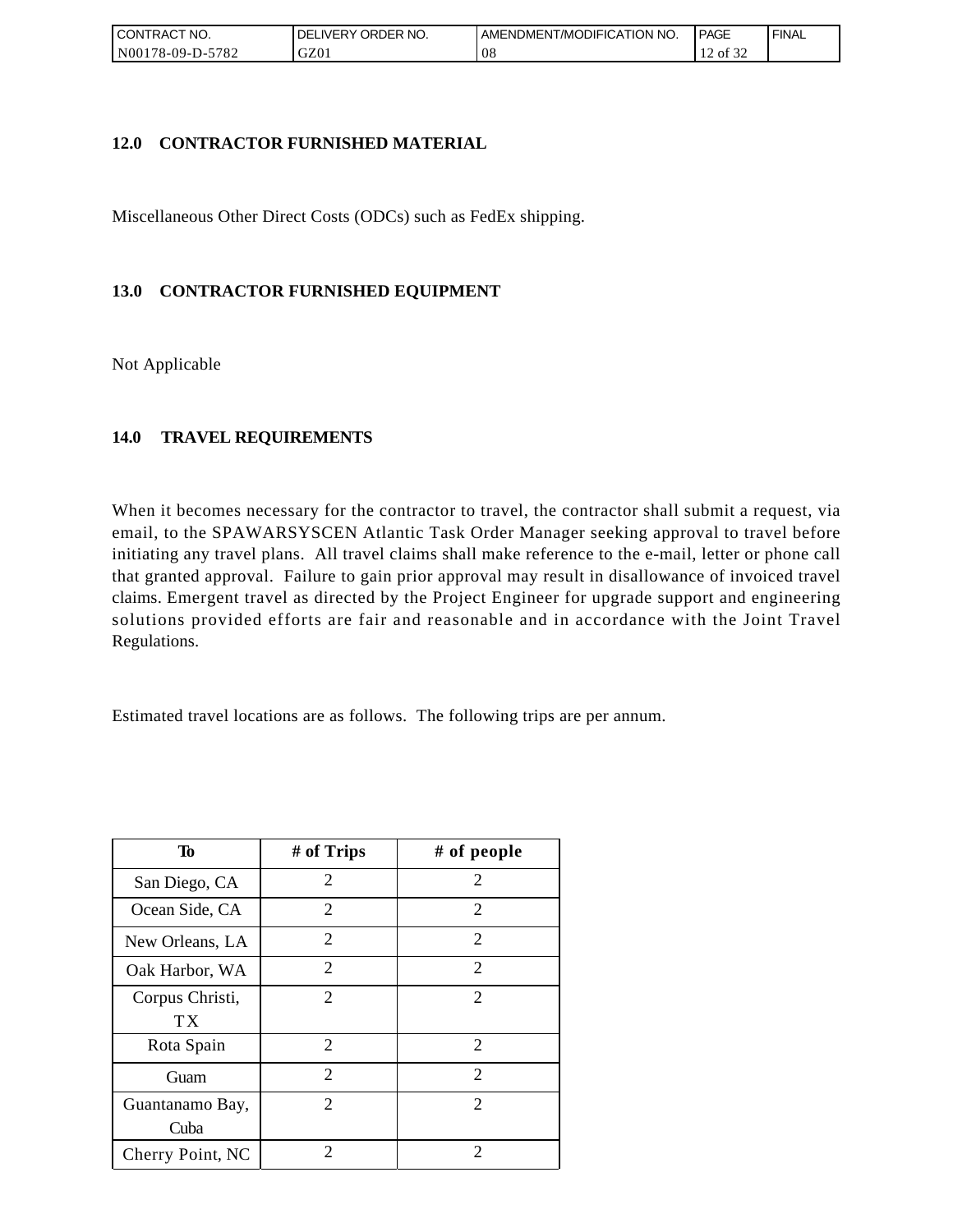| <b>CONTRACT NO.</b>               | ORDER<br>NO.<br><b>DELIVERY</b> | AMENDMENT/MODIFICATION NO. | <b>PAGE</b>                | ' FINAL |
|-----------------------------------|---------------------------------|----------------------------|----------------------------|---------|
| N001<br>5782<br>$3178 - 09 - D -$ | GZ01                            | 08                         | $\sim$ $\sim$ $\sim$<br>ΟĪ |         |

| CONTRACT NO.                                                                   | DELIVERY ORDER NO.                                                                                                                                                                                  | <b>AMENDMEN</b>                                        |  |  |  |
|--------------------------------------------------------------------------------|-----------------------------------------------------------------------------------------------------------------------------------------------------------------------------------------------------|--------------------------------------------------------|--|--|--|
| N00178-09-D-5782                                                               | GZ01                                                                                                                                                                                                | 08                                                     |  |  |  |
|                                                                                |                                                                                                                                                                                                     |                                                        |  |  |  |
| Brenerton,                                                                     | 3                                                                                                                                                                                                   | 2                                                      |  |  |  |
| Washington                                                                     |                                                                                                                                                                                                     |                                                        |  |  |  |
| LeMoore,                                                                       | 2                                                                                                                                                                                                   | 2                                                      |  |  |  |
| California                                                                     | $\overline{2}$                                                                                                                                                                                      | $\overline{2}$                                         |  |  |  |
| Sigonella, Italy                                                               |                                                                                                                                                                                                     |                                                        |  |  |  |
| Naples, Italy                                                                  | $\mathbf{2}$                                                                                                                                                                                        | $\overline{2}$                                         |  |  |  |
| Okinawa, Japan                                                                 | $\overline{2}$                                                                                                                                                                                      | 2                                                      |  |  |  |
| Pensacola, FL                                                                  | 3                                                                                                                                                                                                   | 2                                                      |  |  |  |
| 29 Palms, CA                                                                   | 3                                                                                                                                                                                                   | $\overline{c}$                                         |  |  |  |
| Bethesda,                                                                      | 6                                                                                                                                                                                                   | $\overline{2}$                                         |  |  |  |
| Maryland                                                                       |                                                                                                                                                                                                     |                                                        |  |  |  |
| Yokosuka, Japan                                                                | $\overline{2}$                                                                                                                                                                                      | $\overline{2}$                                         |  |  |  |
| Jakarta, Indonesia                                                             | 2                                                                                                                                                                                                   | $\overline{2}$                                         |  |  |  |
| Cairo, Egypt                                                                   | 2                                                                                                                                                                                                   | 2                                                      |  |  |  |
| Pearl Harbor, HI                                                               | $\overline{2}$                                                                                                                                                                                      | 2                                                      |  |  |  |
| Lima, Peru                                                                     | $\overline{2}$                                                                                                                                                                                      | 2                                                      |  |  |  |
| a.<br>b.<br>$\mathbf{C}$ .<br>d.<br>e.<br>f.<br>White Papers - CDRL A006<br>g. | Technical Reports as required - CDRL A002<br>Monthly Status Reports - CDRL A003<br>Monthly Financial Reports - CDRL A004<br>Weekly Activity Reports (WAR) - CDRL A005<br>NOC Operations - CDRL A007 | Conference, Meeting Minutes and Presentation Reports a |  |  |  |
| h.                                                                             |                                                                                                                                                                                                     | Network Architecture Analysis Design as required – CDI |  |  |  |
|                                                                                | Type of Technical Reports - A002                                                                                                                                                                    |                                                        |  |  |  |
| <b>NOC</b> Operations                                                          |                                                                                                                                                                                                     |                                                        |  |  |  |
| Network Architecture Analysis Design                                           |                                                                                                                                                                                                     |                                                        |  |  |  |
| <b>Mitigation Reports</b>                                                      |                                                                                                                                                                                                     |                                                        |  |  |  |
| <b>SSAA Gap Analysis</b>                                                       |                                                                                                                                                                                                     |                                                        |  |  |  |

#### **15.0 DELIVERABLES**

- a. Conference, Meeting Minutes and Presentation Reports as required CDRL A001
- b. Technical Reports as required CDRL A002
- c. Monthly Status Reports CDRL A003
- d. Monthly Financial Reports CDRL A004
- e. Weekly Activity Reports (WAR) CDRL A005
- f. White Papers CDRL A006
- g. NOC Operations CDRL A007
- h. Network Architecture Analysis Design as required CDRL A008

| <b>Type of Technical Reports – A002</b> |  |
|-----------------------------------------|--|
| <b>NOC</b> Operations                   |  |
| Network Architecture Analysis Design    |  |
| <b>Mitigation Reports</b>               |  |
| <b>SSAA Gap Analysis</b>                |  |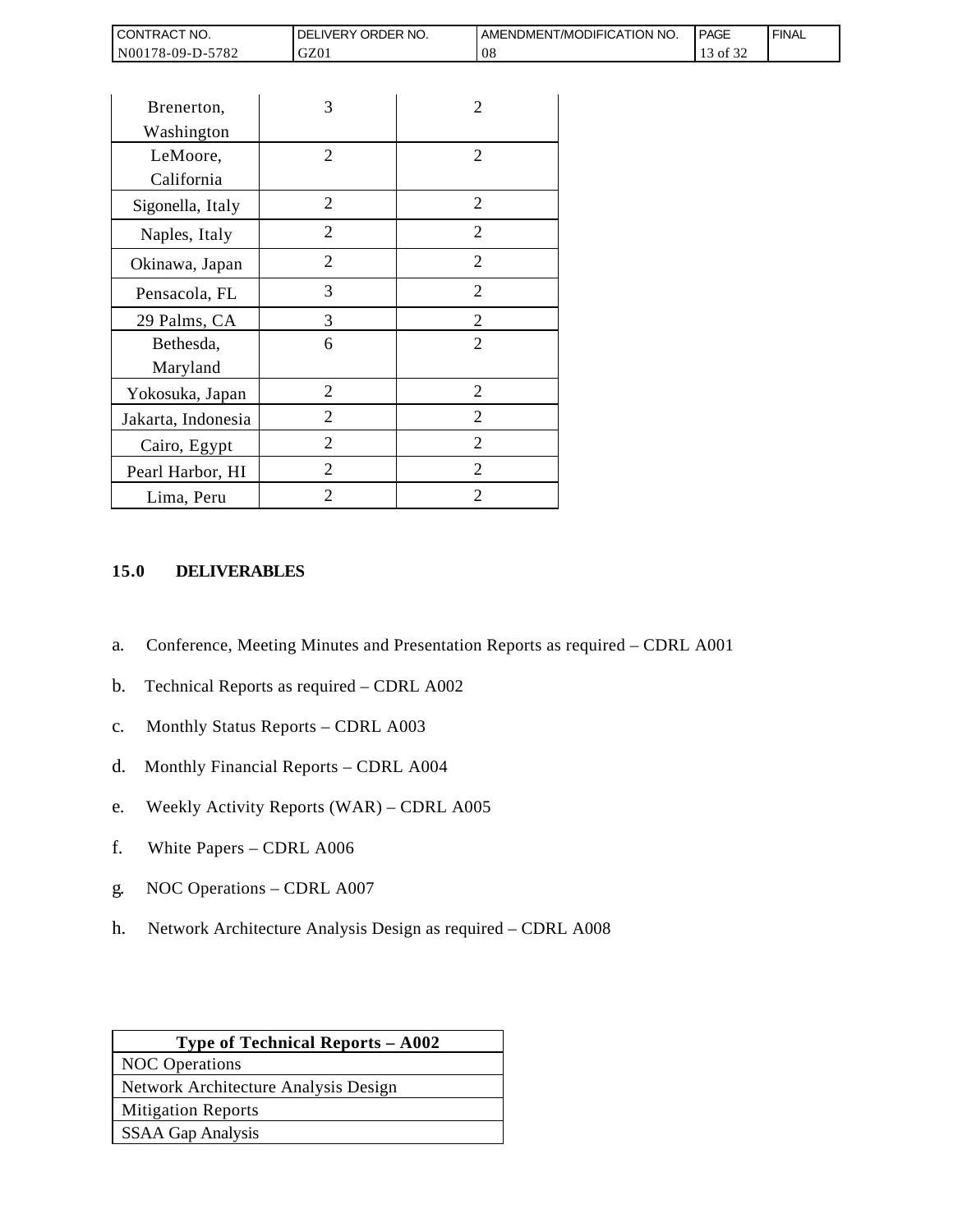| I CONT'<br>'TRACT NO. | <b>ORDER</b><br>NO.<br>.IVERY<br>DELI | AMENDMENT/MODIFICATION NO. | <b>PAGE</b> | ' FINAL |
|-----------------------|---------------------------------------|----------------------------|-------------|---------|
| N00178-09-D-5782      | GZ01                                  | 08                         | ΟĪ<br>ے ر   |         |

#### **16.0 WORKLOAD ESTIMATE**

The following workload data is provided for informational purposes only to assist you in estimating the price of this Contract.

Number of man-hours: 121,408 per year

Other Direct Costs: \$300,000 per year

#### C-313 SECURITY REQUIREMENTS (DEC 1999)

The work to be performed under this contract as delineated in the DD Form 254, Attachment No. 2 [Contracting officer insert attachment number] involves access to and handling of classified material up to and including Secret.

In addition to the requirements of the FAR 52.204-2 "Security Requirements" clause, the Contractor shall appoint a Security Officer, who shall (1) be responsible for all security aspects of the work performed under this contract, (2) assure compliance with the National Industry Security Program Operating Manual (DODINST 5220.22M), and (3) assure compliance with any written instructions from the Security Officer Code OA1, SPAWAR Systems Center Charleston, P.O. Box 190022, North Charleston, SC 29419-9022.

#### C-315 WORKWEEK (DEC 1999)

(a) All or a portion of the effort under this contract will be performed on a Government installation. The normal workweek for Government employees at SPAWAR Systems Center Charleston and its Detachments is Monday through Friday 0730 to 1600. Work at this Government installation, shall be performed by the contractor within the normal workweek unless differing hours are specified on the individual task orders. Following is a list of holidays observed by the Government:

Name of Holiday Time of Observance

New Year's Day 1 January

Martin Luther King Jr. Day Third Monday in January

President's Day Third Monday in February

Memorial Day Last Monday in May

Independence Day 4 July

Labor Day First Monday in September

Columbus Day Second Monday in October

Veteran's Day 11 November

Thanksgiving Day Fourth Thursday in November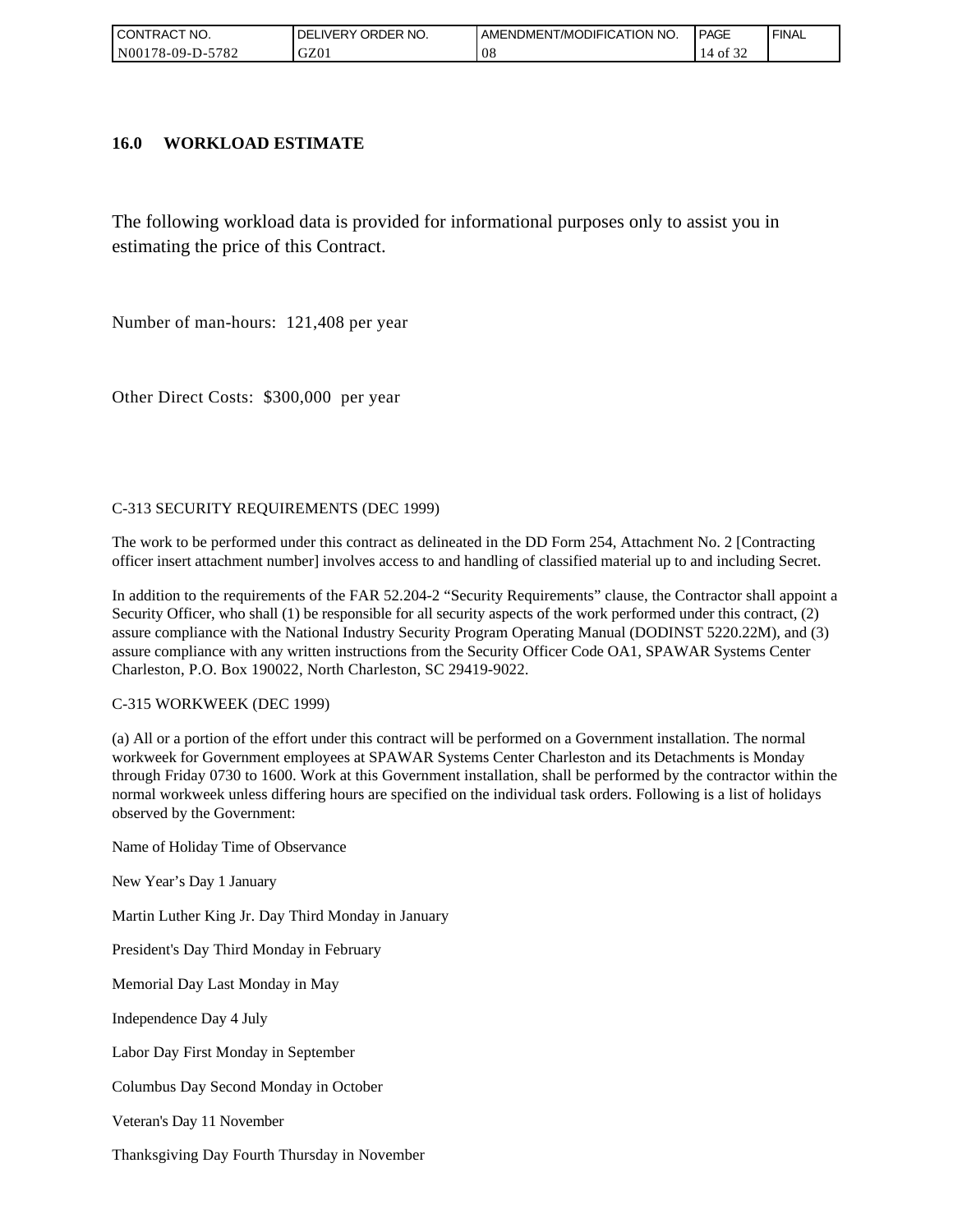| <b>CONTRACT NO.</b> | ' ORDER NO.<br><b>DELIVERY</b> | AMENDMENT/MODIFICATION NO. | PAGE              | ' FINAL |
|---------------------|--------------------------------|----------------------------|-------------------|---------|
| N00178-09-D-5782    | GZ01                           | 08                         | 0.22<br>ΟĪ<br>ے ر |         |

Christmas Day 25 December

(b) If any of the above holidays occur on a Saturday or a Sunday, then such holiday shall be observed by the Contractor in accordance with the practice as observed by the assigned Government employees at the using activity.

(c) If the Contractor is prevented from performance as the result of an Executive Order or an administrative leave determination applying to the using activity, such time may be charged to the contract as direct cost provided such charges are consistent with the Contractor's accounting practices.

(d) This contract does not allow for payment of overtime during the normal workweek for employees who are not exempted from the Fair Labor Standards Act unless expressly authorized by the Ordering Officer. Under Federal regulations the payment of overtime is required only when an employee works more than 40 hours in a normal week period.

#### C-317 NOTICE TO CONTRACTOR OF CERTAIN DRUG DETECTION PROCEDURES (DEC 1999)

(a) Pursuant to Navy policy applicable to both Government and contractor personnel, measures will be taken to prevent the introduction and utilization of illegal drugs and related paraphernalia into Government Work areas.

(b) In furtherance of the Navy's drug control program, unannounced periodic inspections of the following nature may be conducted by installation security authorities:

(1) Routine inspection of contractor occupied work spaces.

(2) Random inspections of vehicles on entry or exit, with drug detection dog teams as available, to eliminate them as a safe haven for storage of or trafficking in illegal drugs.

(3) Random inspections of personnel possessions on entry or exit from the installation.

(c) When there is probable cause to believe that a contractor employee on board a naval installation has been engaged in use, possession or trafficking of drugs, the installation authorities may detain said employee until the employee can be removed from the installation, or can be released to the local authorities having jurisdiction.

(d) Trafficking in illegal drug and drug paraphernalia by contract employees while on a military vessel/installation may lead to possible withdrawal or downgrading of security clearance, and/or referral for prosecution by appropriate law enforcement authorities.

(e) The contractor is responsible for the conduct of employees performing work under this contract and is, therefore, responsible to assure that employees are notified of these provisions prior to assignment.

(f) The removal of contractor personnel from a Government vessel or installation as a result of the drug offenses shall not be cause for excusable delay, nor shall such action be deemed a basis for an equitable adjustment to price, delivery or other provisions of this contract.

#### C-718 ACCESSIBILITY OF ELECTRONIC AND INFORMATION TECHNOLOGY (JUN 2001)

(a) Each Electronic and Information Technology (EIT) supply or service provided under this contract shall comply with the EIT Accessibility Standards listed below:

[The Contracting Officer shall consult with the program office to determine which standards listed in subsection (a) apply and shall check all applicable standards prior to issuing the solicitation.]

\_\_36 C.F.R. § 1194.21 (Software Applications and operating systems

\_\_36 C.F.R. § 1194.22 (Web-based and internet information and applications)

\_\_36 C.F.R. § 1194.23 (Telecommunications products)

\_\_36 C.F.R. § 1194.24 (Video and multimedia products)

\_\_36 C.F.R. § 1194.25 (Self contained, closed products)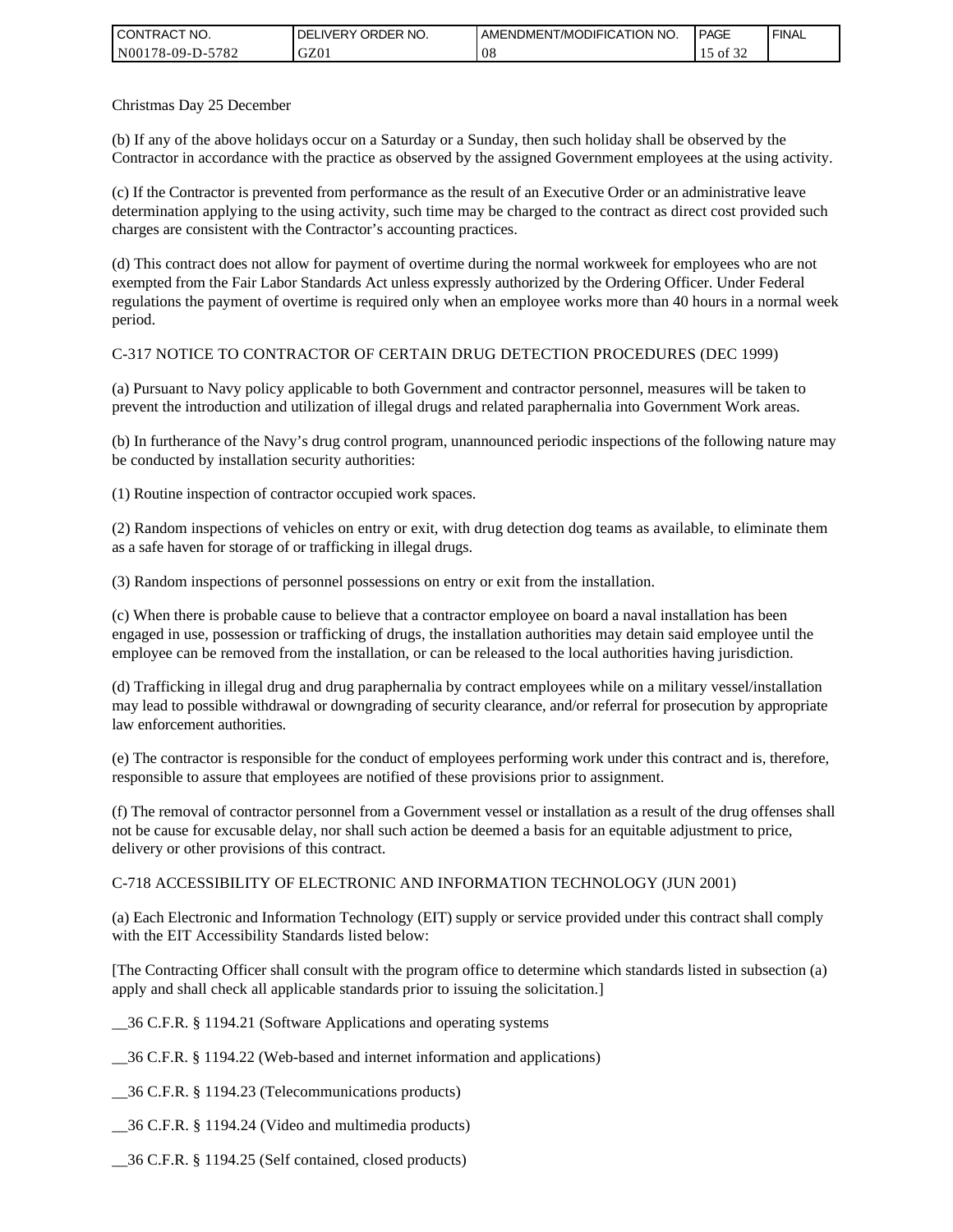| <b>CONTRACT NO.</b>                 | ORDER<br>NO.<br><b>DELIVERY</b> | AMENDMENT/MODIFICATION NO. | <b>PAGE</b> | ' FINAL |
|-------------------------------------|---------------------------------|----------------------------|-------------|---------|
| N001<br>5782<br>$3178 - 09 - D - 0$ | GZ01                            | 08                         | 16 of       |         |

\_\_36 C.F.R. § 1194.26 (Desktop and portable computers)

In addition, each EIT supply or service provided under this contract shall comply with 36 C.F.R. § 1194.31 (Functional performance criteria) and 36 C.F.R. § 1194.41 (Information, documentation, and support).

(b) If the Contracting Officer determines that any supply or service delivered under this contract does not comply with the EIT Accessibility Standards, the Contracting Officer will notify the Contractor in writing accordingly. If the Contractor fails to promptly correct or replace the nonconforming products or services with conforming products or services within the delivery schedule contained in the contract, the Government will have the rights and remedies contained in the contract.

(End of specification)

#### C-719 EXEMPTION FROM ELECTRONIC AND INFORMATION TECHNOLOGY ACCESSIBILITY REQUIREMENTS (JUN 2001)

(a) The Government has determined that the following exemption(s) to the Electronic and Information Technology (EIT) Accessibility Standards (36 C.F.R. § 1194) are applicable to this procurement:

\_\_\_\_ The EIT to be provided under this contract has been designated as a National Security System.

The EIT acquired by the contractor is incidental to this contract.

\_\_\_\_ The EIT to be provided under this contract would require a fundamental alteration in the nature of the product or its components in order to comply with the EIT Accessibility Standards.

\_\_\_\_ The EIT to be provided under this contract will be located in spaces frequented only by service personnel for maintenance, repair, or occasional monitoring of equipment.

\_\_\_\_ Compliance with the EIT Accessibility Standards would impose an undue burden on the agency.

The EIT to be provided under this contract is purchased in accordance with FAR Subpart 13.2 prior to January 1, 2003.

(b) Notwithstanding that an exemption exists, the Contractor may furnish supplies or services provided under this contract that comply with the EIT Accessibility Standards (36 C.F.R. § 1194).

#### C-720 PERFORMANCE BASED REVIEW AND ACCEPTANCE PROCEDURES

This is a performance based order, as defined in FAR Part 37.6. Contractor performance will be reviewed in accordance with the Quality Assurance Plan as follows:

#### QUALITY ASSURANCE PLAN

(1) Objective: The purpose of this plan is to provide a quality assurance plan for the services contracted under this Task Order. This plan provides a basis for the Task Order Manager (TOM) to evaluate the quality of the contractor's performance. The oversight provided for in this plan, and the remedy established, will help ensure that service levels are of high quality throughout the task order term.

(2) Performance Standards:

a. The deliverables under this task order will be consistently technically accurate.

b. The services delivered under this task order will be consistently of high quality.

c. The contractor's cost control efforts under this task order will be consistently effective (applicable to cost reimbursement task orders).

d. The contractor will be consistently responsive to Government customers in its performance of this task order.

e. For the purposes of this plan, "consistently" is defined as "generally holding true", "persistently over time", and/or "overall uniformly".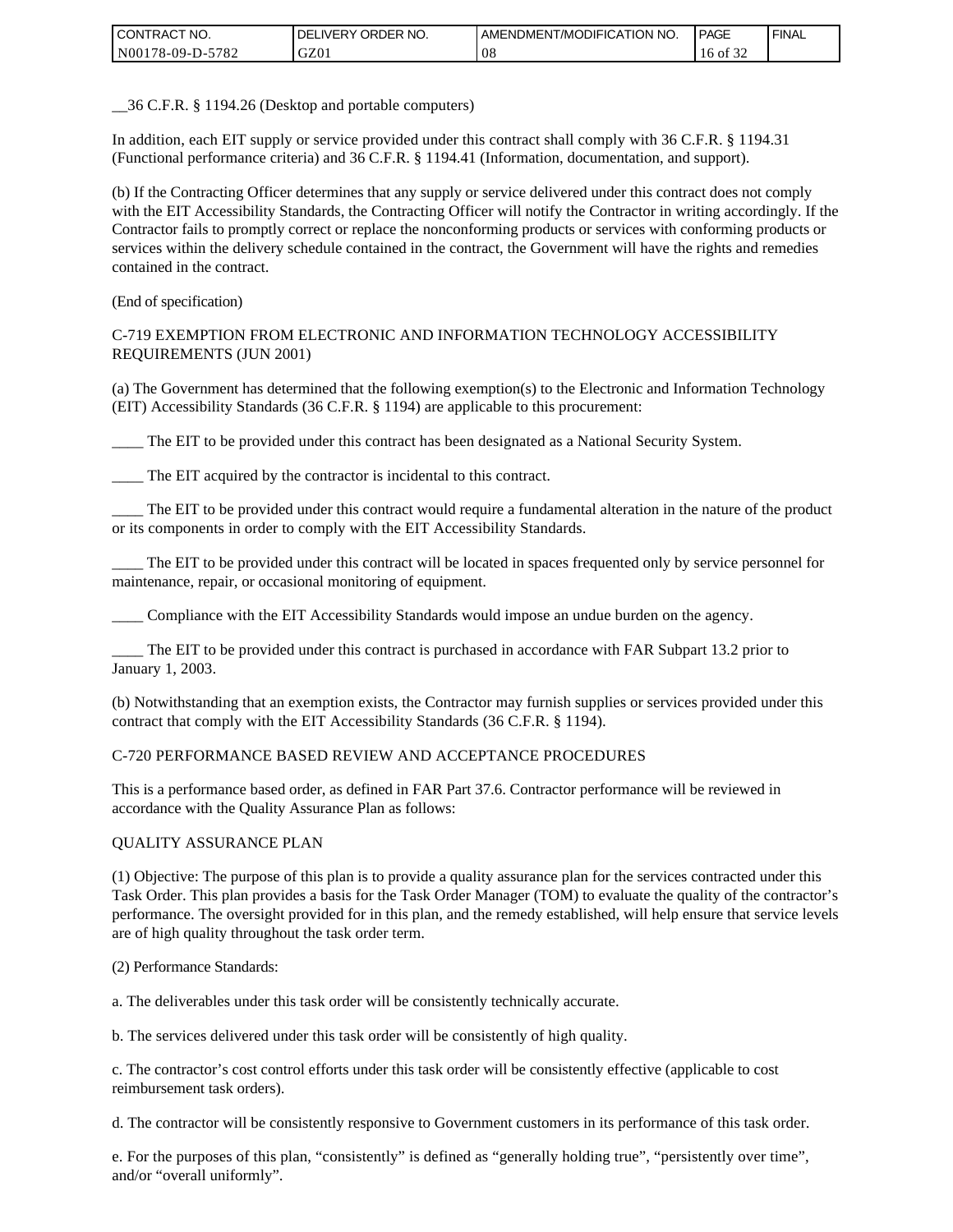| I CONTRACT NO.         | ORDER NO.<br><b>DELIVERY</b> | AMENDMENT/MODIFICATION NO. | <b>PAGE</b> | ' FINAL |
|------------------------|------------------------------|----------------------------|-------------|---------|
| N00178-09-D-5<br>-5782 | GZ01                         | 08                         | 0.25<br>ΟĪ  |         |

(3) Evaluation Methods: The TOM will conduct performance evaluations based on the standards in paragraph 2 above using the following technique:

a. During the performance period of the task order, the TOM will continually and proactively monitor contractor efforts and obtain input from other Government personnel with performance oversight functions to ascertain the level of compliance with the Performance Standards.

b. Every 12 months after the effective date of the task order, the TOM will prepare a Task Order Performance Evaluation (TOPE) documenting the results of the efforts performed under paragraph 3.a. above.

c. The TOM will upload the TOPE to the SeaPort Portal.

(4) Remedy

a. If the annual Performance Evaluation indicates that the contractor has not met one or more of the Performance Standards, the following negative remedy becomes effective: the TOM will submit a negative TOPE on the SeaPort Portal for the applicable Performance Standard.

b. This is a significant negative remedy as the TOPE is a key part of the Performance Monitoring process which:

i. Provides input to the annual Contractor Performance Assessment Report (CPAR); and

ii. Determines the contractor's ability to earn term extensions to its basic SeaPort-e contract in accordance with the Award Term provisions contained therein.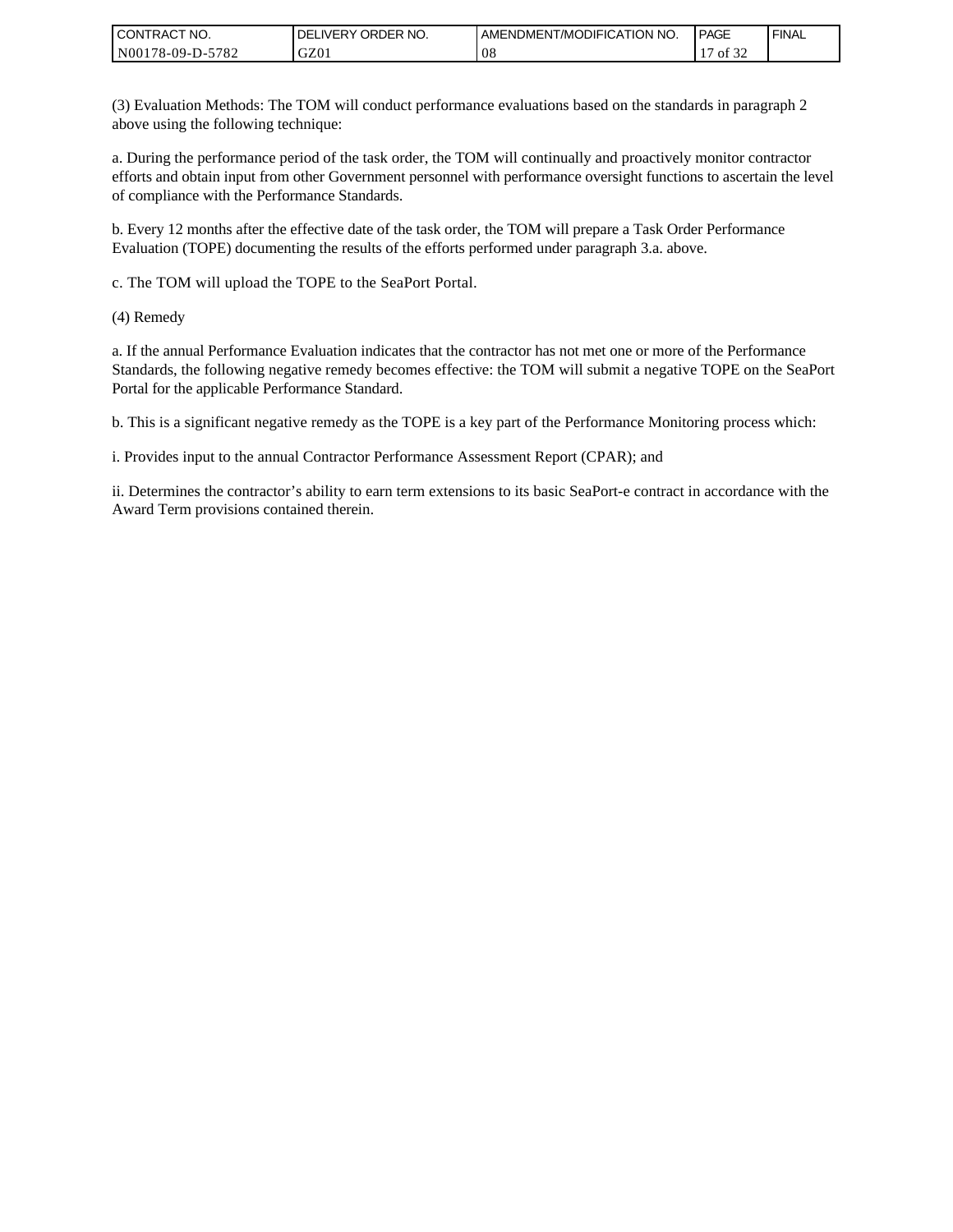| I CONT'<br>`CT NO.<br>[RAC  | ORDER NO.<br>، IVFRY | <b>IT/MODIFICATION NO.</b><br>AMENDMENT | <b>PAGE</b>         | <b>FINAL</b> |
|-----------------------------|----------------------|-----------------------------------------|---------------------|--------------|
| N00178-09-D-<br>5700<br>ے ہ | GZ01                 | 08                                      | $\sim$<br>ΟĪ<br>-24 |              |

# **SECTION D PACKAGING AND MARKING**

SHIP TO INFORMATION:

See Section G - Task Order Manager

Packaging and Marking shall be in accordance with Section D of the SeaPort-e Multiple Award IDIQ contract.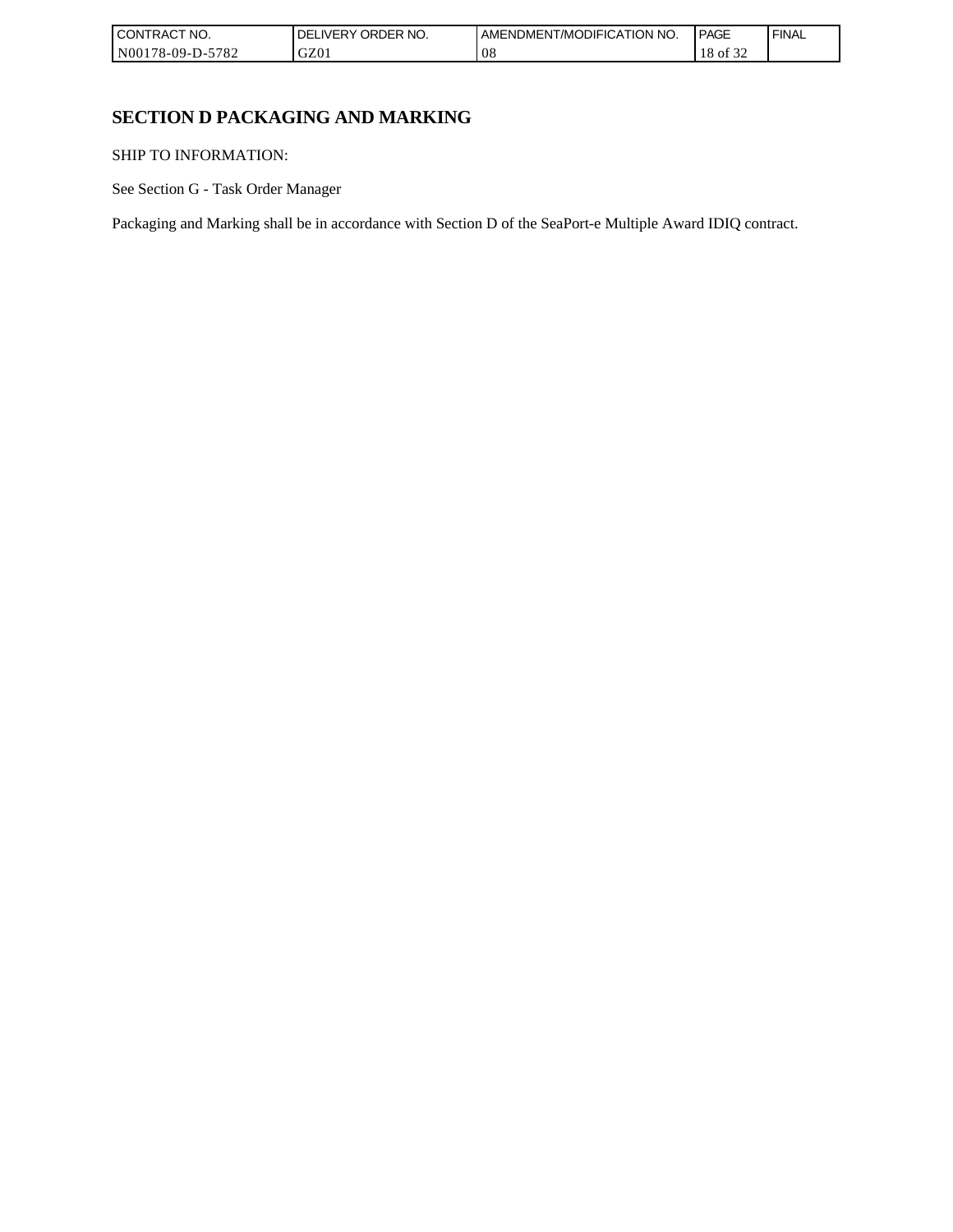| <b>CONTRACT NO.</b> | ' ORDER NO.<br><b>DELIVERY</b> | AMENDMENT/MODIFICATION NO. | PAGE              | ' FINAL |
|---------------------|--------------------------------|----------------------------|-------------------|---------|
| N00178-09-D-5782    | GZ01                           | 08                         | 0.22<br>ΟĪ<br>ے ر |         |

# **SECTION E INSPECTION AND ACCEPTANCE**

E-303 INSPECTION AND ACCEPTANCE- - DESTINATION (JAN 2002)

Inspection and acceptance of the services to be furnished hereunder shall be made at destination by the Task Order Manager or his duly authorized representative.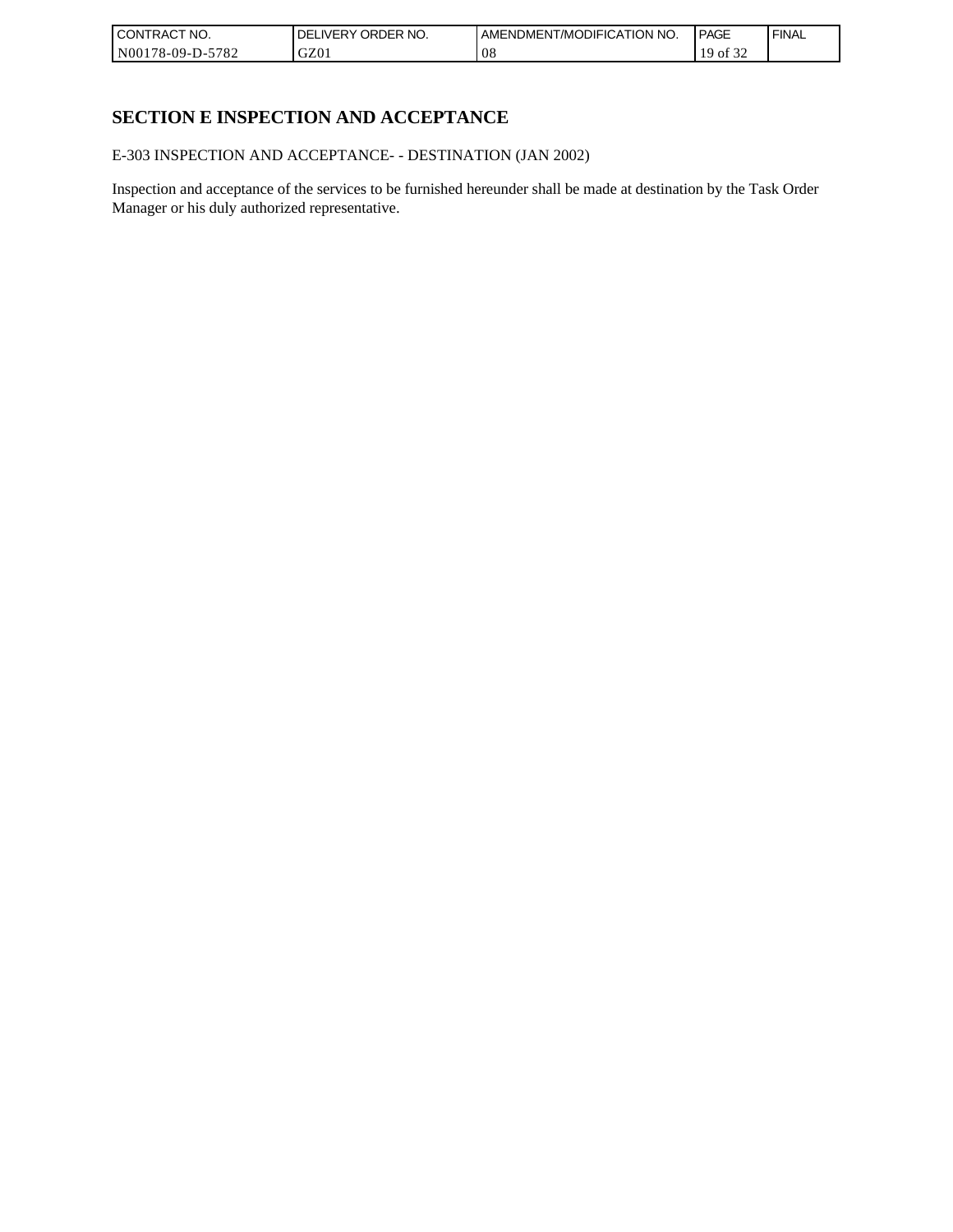| l CON <sup>-</sup><br><b>ITRACT NO.</b> | NO.<br>' ORDER<br><b>DELIVERY</b> | AMENDMENT/MODIFICATION<br>I NO. | <b>PAGE</b>      | <b>FINAL</b> |
|-----------------------------------------|-----------------------------------|---------------------------------|------------------|--------------|
| N00178-09-D-5<br>-5782                  | GZ01                              | 08                              | 20<br>∣ot<br>ے ر |              |

## **SECTION F DELIVERABLES OR PERFORMANCE**

The periods of performance for the following Items are as follows:

| 4001 | $1/11/2012 - 1/10/2013$ |
|------|-------------------------|
| 4002 | $9/11/2012 - 9/10/2013$ |
| 4003 | $9/11/2013 - 9/10/2014$ |
| 6001 | $1/11/2012 - 1/10/2013$ |
| 6002 | $9/11/2012 - 9/10/2013$ |
| 6003 | $9/11/2013 - 9/10/2014$ |

CLIN - DELIVERIES OR PERFORMANCE

The periods of performance for the following Items are as follows:

| 4001 | $1/11/2012 - 1/10/2013$ |
|------|-------------------------|
| 4002 | $9/11/2012 - 9/10/2013$ |
| 4003 | $9/11/2013 - 9/10/2014$ |
| 6001 | $1/11/2012 - 1/10/2013$ |
| 6002 | $9/11/2012 - 9/10/2013$ |
| 6003 | $9/11/2013 - 9/10/2014$ |

The periods of performance for the following Option Items are as follows:

| 4004 | $9/11/2014 - 9/10/2015$ |
|------|-------------------------|
| 4005 | $9/11/2015 - 9/12/2016$ |
| 6004 | $9/11/2014 - 9/10/2015$ |
| 6005 | $9/11/2015 - 9/10/2016$ |

Services to be performed hereunder will be provided at (insert specific address and building etc.)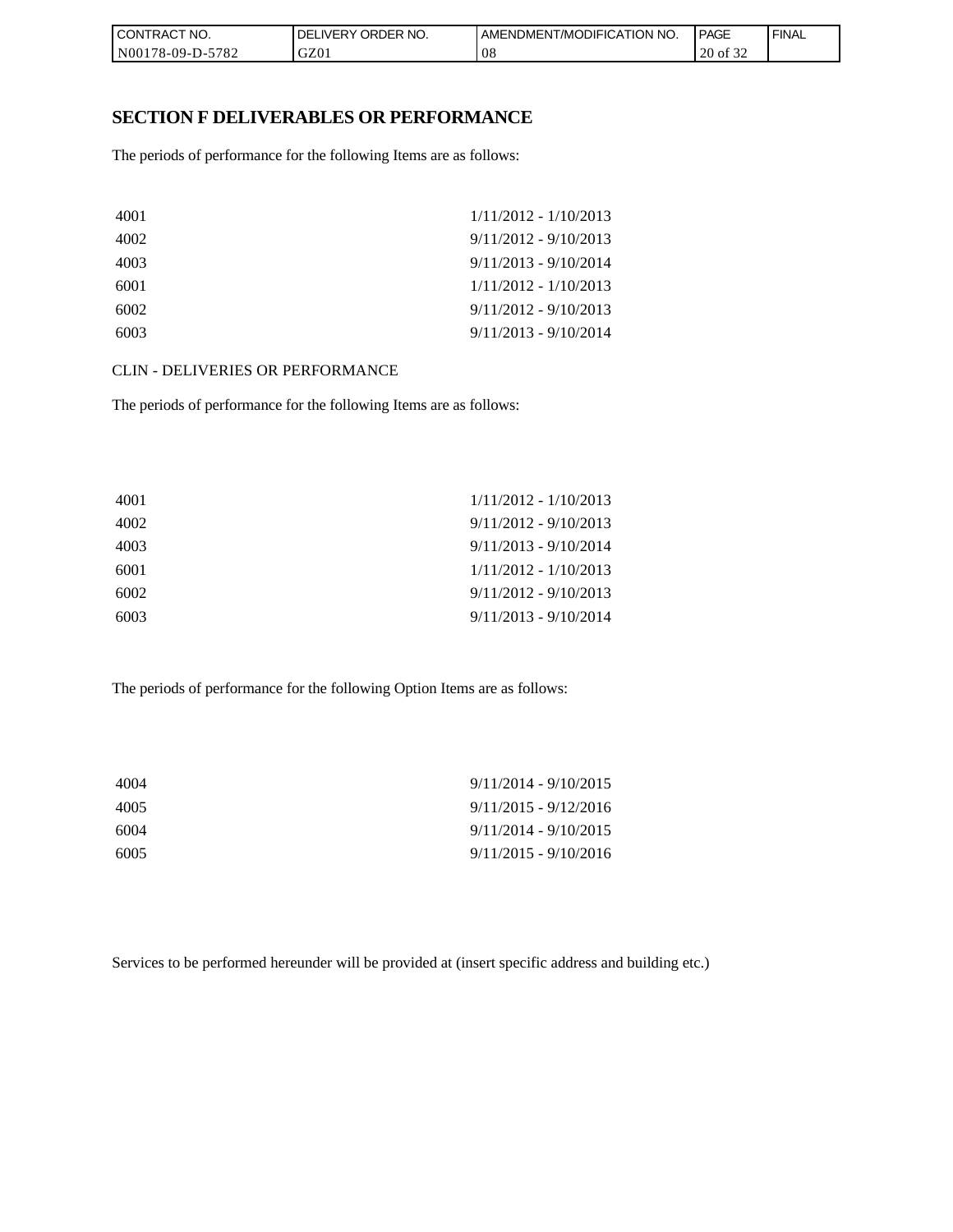| l CON<br>FRACT NO.                  | ORDER NO.<br><b>IVERY</b><br>DELI | AMENDMENT/MODIFICATION NO. | PAGE     | ' FINAL |
|-------------------------------------|-----------------------------------|----------------------------|----------|---------|
| 5782<br>N001<br>$-09-D$ -<br>՝ 78-Ն | GZ0 <sub>1</sub>                  | 08                         | ΟĪ<br>∠⊥ |         |

# **SECTION G CONTRACT ADMINISTRATION DATA**

Task Order Manager Cinnamon Buelk, 58200 P. O. Box 19022 North Charleston, SC 29419-9022 [cinnamon.buelk@navy.mil](mailto:cinnamon.buelk@navy.mil) 843-218-

3810G-314 TYPE OF CONTRACT (DEC 1999)

This is a CPFF task order.

# G-317 INVOICING INSTRUCTIONS FOR SERVICES USING WIDE AREA WORK FLOW (WAWF) (JAN 2007)

(a) Invoices for services rendered under this task order shall be submitted electronically through the Wide Area Work Flow-Receipt and Acceptance (WAWF). The contractor shall submit invoices for payment per contract terms. The Government shall process invoices for payment per contract terms.

(b) The vendor shall have their CAGE Code activated by calling 1-866-618-5988. Once activated, the vendor shall self-register at the WAWF website at [https://wawf.eb.mil.](https://wawf.eb.mil/) Vendor training is available on the internet at [https://wawftraining.eb.mil.](https://wawftraining.eb.mil/) Additional support can be accessed by calling the Navy WAWF Assistance Line at 1-800-559-9293.

(c) Back-up documentation can be included and attached to the invoice in WAWF. Attachments created with any Microsoft Office product, or Adobe (.pdf files), is attachable to the invoice in WAWF.

(d) A separate invoice will be prepared no more frequently than every two weeks. Do not combine the payment claims for services provided under this contract.

(e) The following information is provided for completion of the invoice in WAWF:

| Invoice Type        | <b>Cost Vouchers</b>             |
|---------------------|----------------------------------|
| Issued by           | N65236                           |
| Admin by            | Code S2404A DCMA MANASSAS        |
| <b>DCAA</b> Auditor | Code DCAA Branch Office          |
| Service Approver    | Code S2404A DCMA MANASSAS        |
| Pay by              | Code HQ0338 DFAS COLUMBUS CENTER |

Pursuant to the requirement at DFARS PGI 204.7108, Payment Instructions (d) (12) none of the standard payment instructions identified in paragraphs (d)(1) through (11) of this section are appropriate, the Payment instructions below provide a significantly better reflection of how funds will be expended in support of contract performance.

INVOICING AND PAYMENT INSTRUCTIONS FOR MULTIPLE ACCOUNTING CLASSIFICATION CITATIONS

Consistent with task order clause 5252.232-9206, Segregation of Costs, the contractor shall segregate and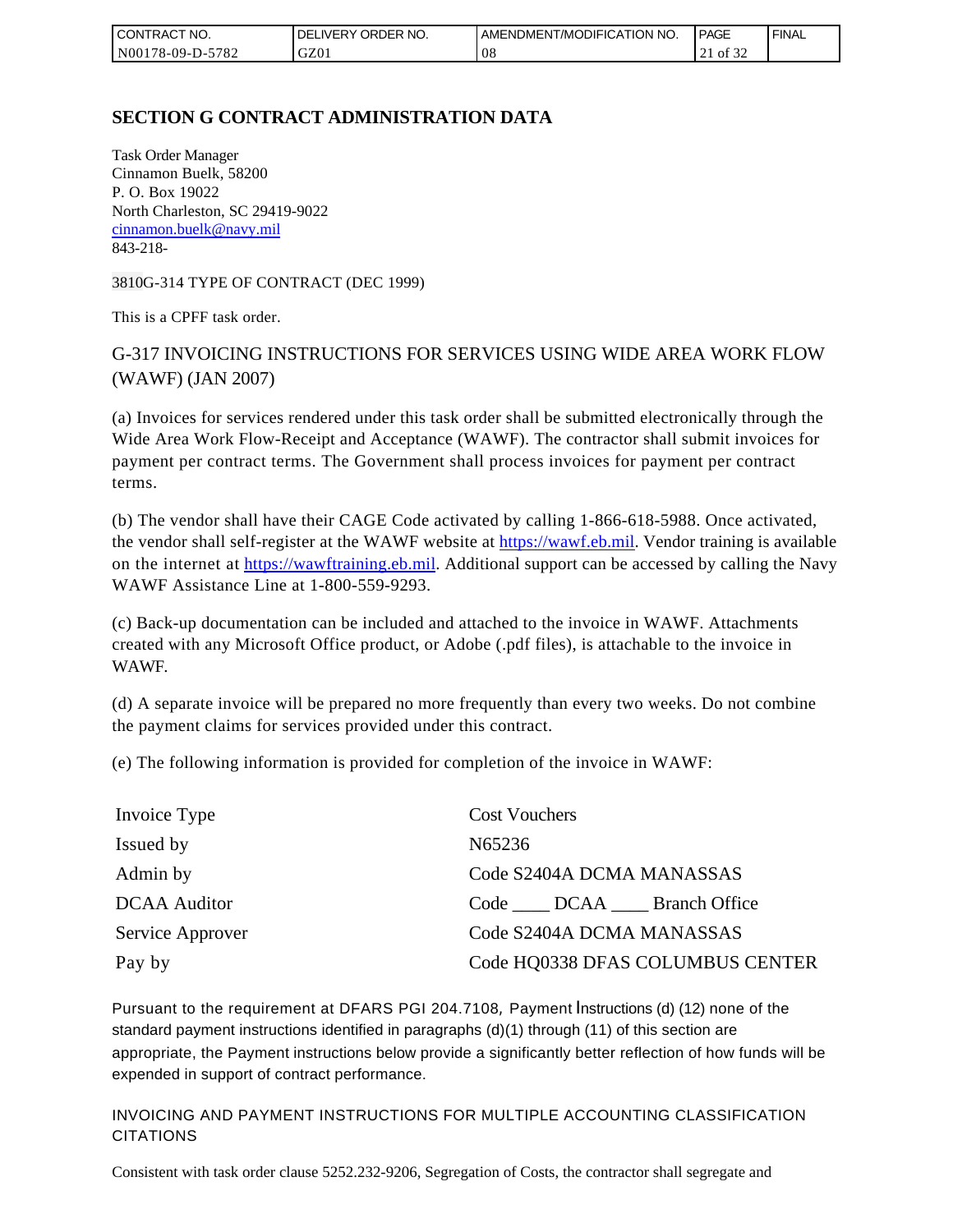| l CON <sup>-</sup><br>TRACT NO. | ORDER NO.<br>_IVERY<br>DELI | AMENDMENT/MODIFICATION NO. | PAGE                                       | ' FINAL |
|---------------------------------|-----------------------------|----------------------------|--------------------------------------------|---------|
| 5782<br>N00178-09-D-:           | GZ01                        | 08                         | $\sim$ $\sim$ $\sim$<br>$\sim$<br>22 of 32 |         |

accumulate costs for the performance of this task order by the appropriate Accounting Classification Reference Number (ACRN). The contractor's invoice shall identify the appropriate Contract and Task Order numbers. For the work performed, invoiced costs shall be associated to the Contract Line Item Number (CLIN), the Contract Subline Item (SLIN), and the specific ACRN. Invoices submitted to the paying office that do not comply with this requirement will be returned to the contractor for resubmission. The contractor shall provide an electronic copy of each invoice to the Task Order Manager at the time of submission to DCAA/DFAS. The paying office will disburse funds in strict compliance with the amounts invoiced by CLIN/SLIN/ACRN.

#### ACTIVITY OMBUDSMAN

The SPAWAR Ombudsman for this Task Order is:

Name: Code: 8.6.2 Address: PO Box 190022, N. Charleston, SC 29419 Phone: (843) 218-5115 Email: Accounting Data SLINID PR Number Amount -------- ---------------------- ---------------------400101 1300239279 25000.00 LLA : AA 970130.1212D 2012 010 1 010400807793-1 884 257.22 DRAM 26316 044226 Standard Number: DRAM 26316/AA NWA: 100000579665 0060 ALL TASKS IN THE PWS BASE Funding 25000.00 Cumulative Funding 25000.00 MOD 01 400102 1300286595 270000.00  $T.T.A$  : AB 9720130 1212 201 2 010 1 010100 80 7700-1 884 257.31 P RM 22085 Standard Number: PRM 22085/AA NWA: 100000579674 0060 ALL TASKS 600101 1300286595 10000.00 LLA : AB 9720130 1212 201 2 010 1 010100 80 7700-1 884 257.31 P RM 22085 Standard Number: PRM 22085/AA NWA: 100000579674 0060 ODCS MOD 01 Funding 280000.00 Cumulative Funding 305000.00 MOD 02 400201 1300298860 1865000.00 LLA : AC 9720130.18P2 252 46896 0 068688 2D JTF42 468962 1H303Q Standard Number: N4689612MPJTF42/AA NWA: 100000742221 0060 TASK MCIS CNDSP 600201 1300298860 20000.00 LLA : AC 9720130.18P2 252 46896 0 068688 2D JTF42 468962 1H303Q Standard Number: N4689612MPJTF42/AA NWA: 100000742221 0060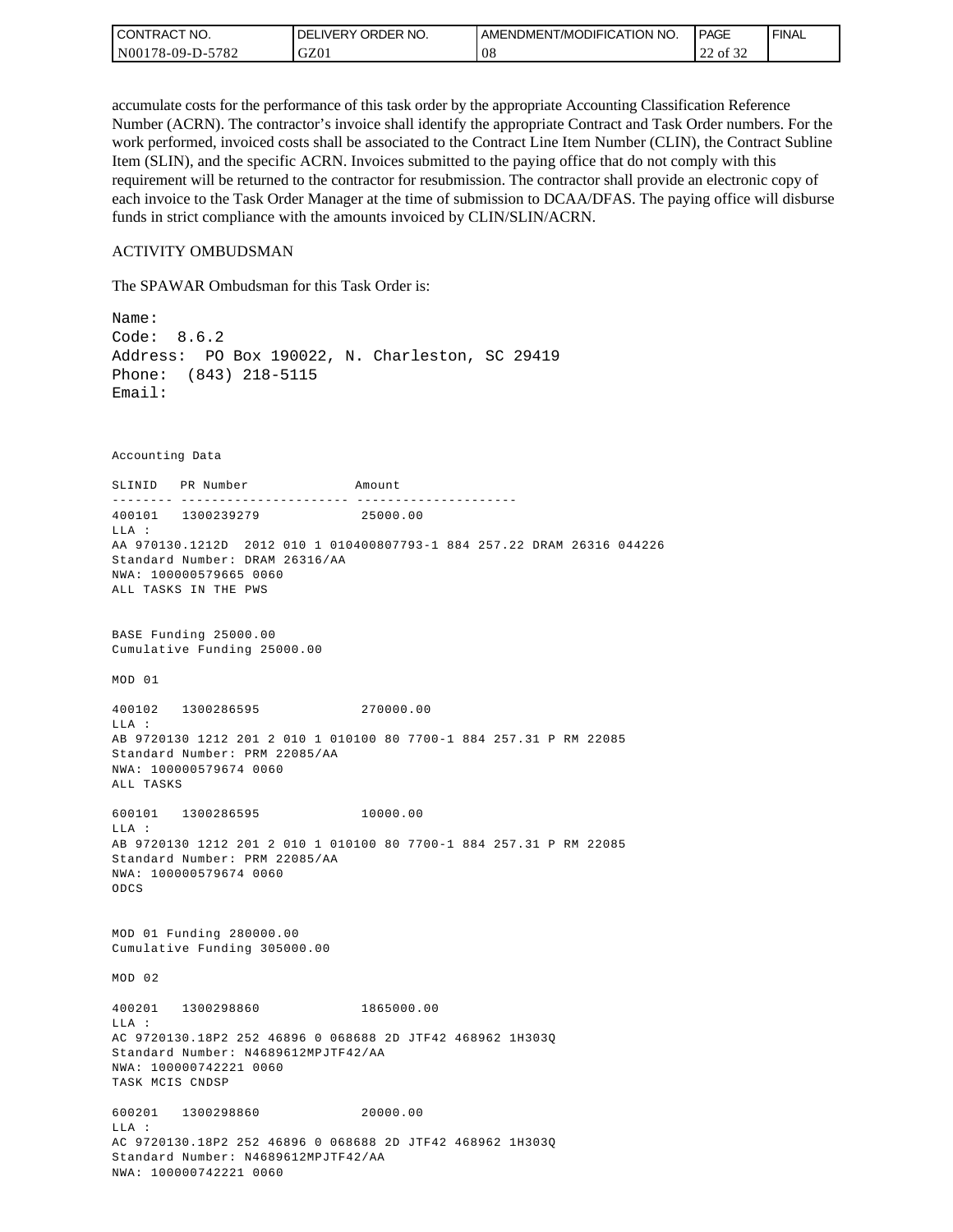ODCS TASK MCIS CNDSP MOD 02 Funding 1885000.00 Cumulative Funding 2190000.00 MOD 03 400202 1300319971 272477.34 LLA : AD 970130.1313D 2013 0101010400807793-1884 257.31 PRM 3347 044226 Standard Number: PRM 33474 NWA: 100000773020 0060 MOD 03 Funding 272477.34 Cumulative Funding 2462477.34 MOD 04 400203 1300332147 185367.00 LLA : AE 9730130 1884 201 3 010 1 010400 80 7793-1 884 257.31 P RM 34293 044226 Standard Number: PRM 34293 NWA: 100000809878 0060 TASK MCIS NETTOPS MOD 04 Funding 185367.00 Cumulative Funding 2647844.34 MOD 05 Funding 0.00 Cumulative Funding 2647844.34 MOD 06 400204 1300354996 150000.00 LLA : AG 970130.1313D 2013 0101010400807793-1884 275.31 PRM35086 044226 Standard Number: PMR 35086 NWA:100000832927-0060 TASK MCIS NETTOPS 400205 1300354996 125000.00 LLA : AH 970130.1313D 2013 0101010400807793-1884 275.31 PRM35050 044226 Standard Number: PRM 35050 NWA: 100000832928-0060 TASK MCIS NETTOPS 600202 1300354996 5000.00 LLA : AH 970130.1313D 2013 0101010400807793-1884 275.31 PRM35050 044226 Standard Number: PRM 35050 NWA: 100000832928-0060 ODCS MCIS NETTOPS MOD 06 Funding 280000.00 Cumulative Funding 2927844.34 MOD 07 Funding 0.00 Cumulative Funding 2927844.34 MOD 08 Funding 0.00 CONTRACT NO.<br>
NO0178-09-D-5782<br>
NOD0178-09-D-5782<br>
NOD02 Funding 1885000.00<br>
NOD02 Funding 2190000.00<br>
NOD02 1300319971<br>
LD 970130.1313D 2013 010101040<br>
NAD902 1300319971<br>
LD 970130.1313D 2013 010101040<br>
Standard Number: F N00178-09-D-5782 DELIVERY ORDER NO. GZ01 AMENDMENT/MODIFICATION NO. 08 **PAGE**  23 of 32 FINAL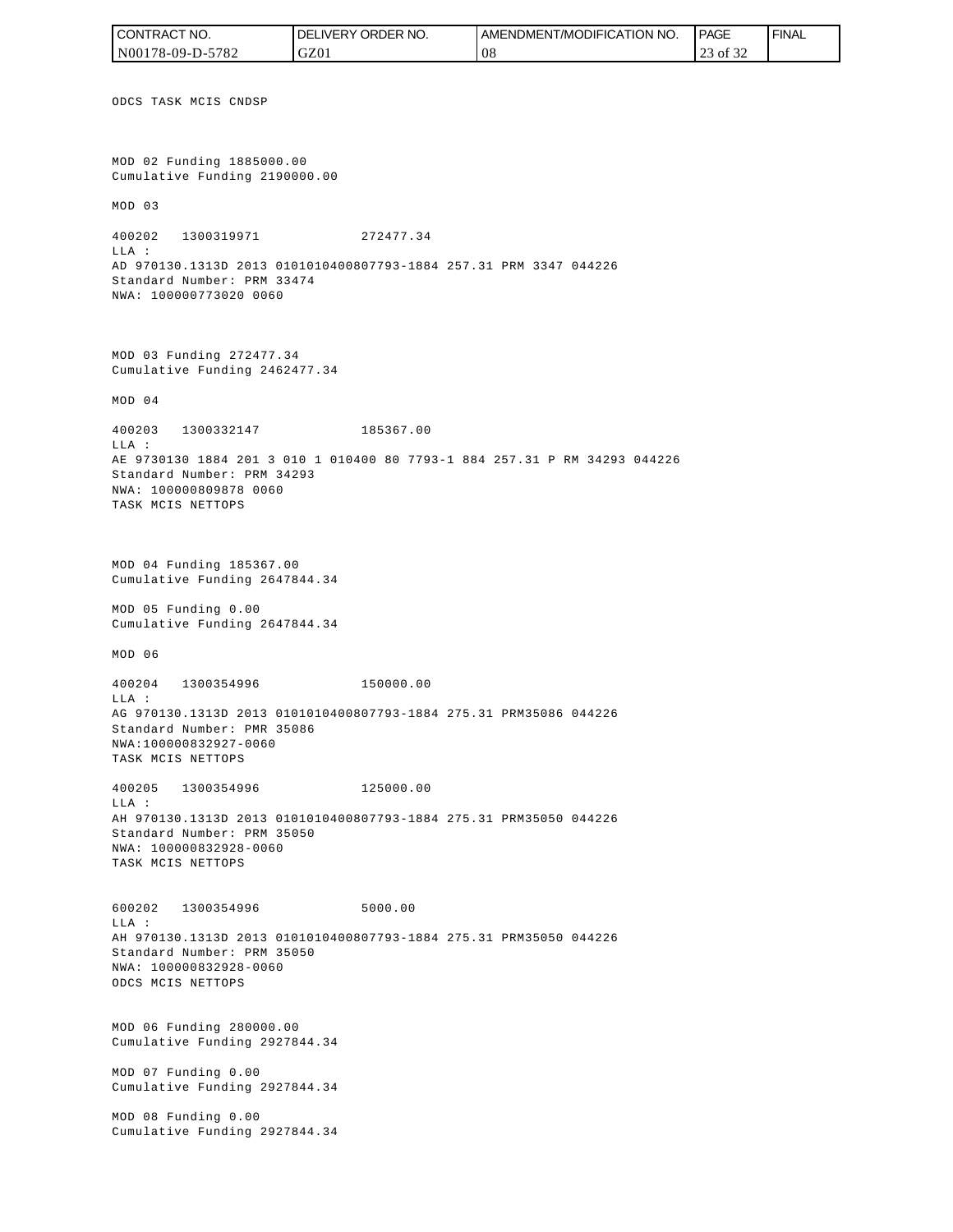| CONTRACT<br>'NO. | ORDER NO.<br><b>DELIVERY</b> | AMENDMENT/MODIFICATION NO. | <b>PAGE</b>     | ' FINAL |
|------------------|------------------------------|----------------------------|-----------------|---------|
| N00178-09-D-5782 | GZ01                         | 08                         | 24<br>0Ī<br>ے ر |         |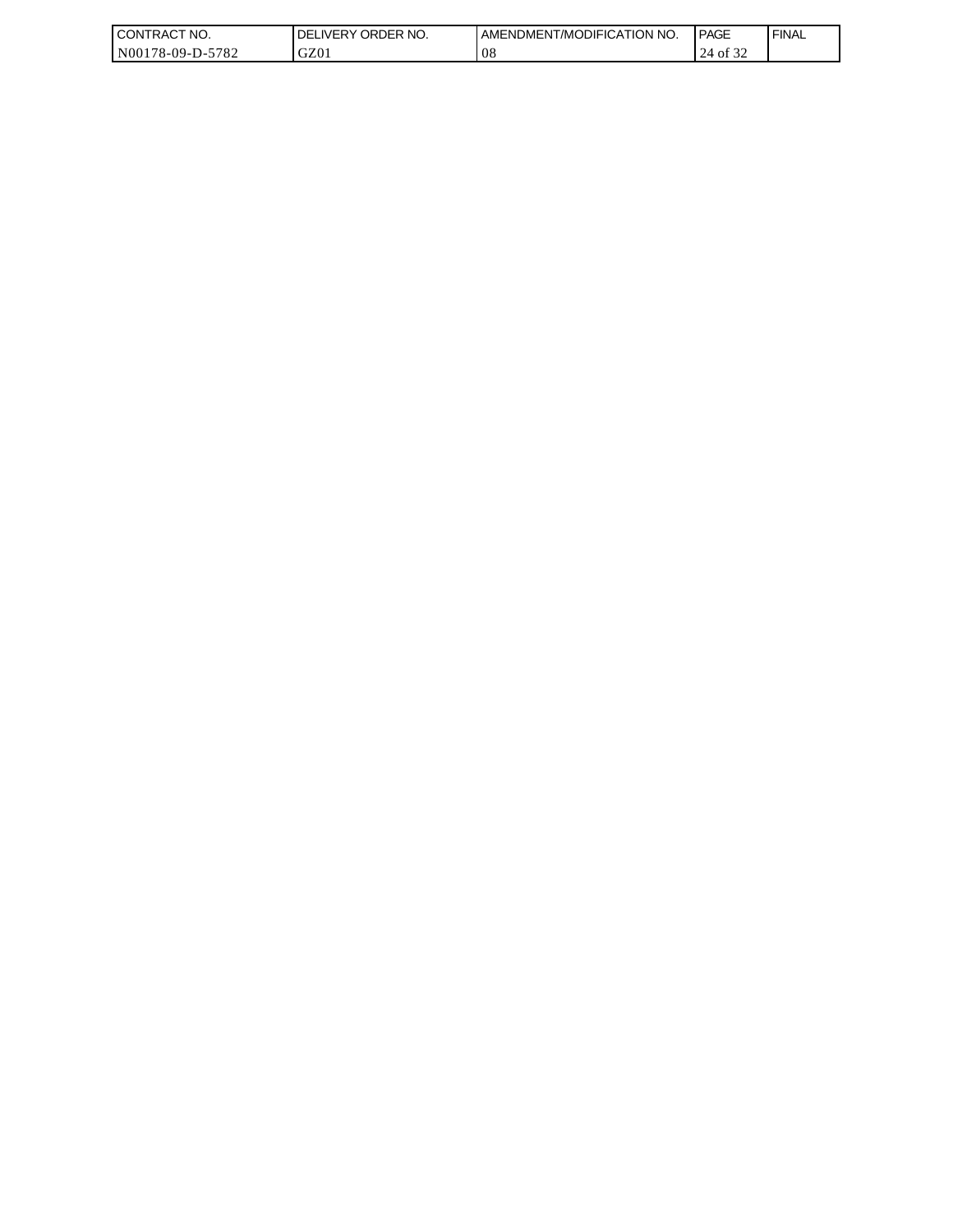| l CON <sup>-</sup><br>'TRACT NO. | NO.<br>ORDER<br>DELIVERY | AMENDMENT/MODIFICATION NO. | <b>I PAGE</b>       | ' FINAL |
|----------------------------------|--------------------------|----------------------------|---------------------|---------|
| N00178-09-D-5<br>$-5782$         | GZ01                     | 08                         | 0.22<br>of 32<br>رے |         |

# **SECTION H SPECIAL CONTRACT REQUIREMENTS**

#### 5252.232-9206 SEGREGATION OF COSTS (DEC 2003)

(a) The Contractor agrees to segregate costs incurred under this task order at the lowest level of performance, either task or subtask, rather than on a total task order basis, and to submit invoices reflecting costs incurred at that level. Invoices shall contain summaries of work charged during the period covered, as well as overall cumulative summaries by labor category for all work invoiced to date (if applicable), by line item, task or subtask.

(b) Where multiple lines of accounting are present, the ACRN preceding the accounting citation will be found in Section B and/or Section G. Payment of Contractor invoices shall be accomplished only by charging the ACRN that corresponds to the work invoiced.

(c) Except when payment requests are submitted electronically as specified in the clause at DFARS 252.232-7003, Electronic Submission of Payment Requests, one copy of each invoice or voucher will be provided, at the time of submission to DCAA, to the Task Order Manager.

#### H-350 REIMBURSEMENT OF TRAVEL COSTS (NOV 2005)

(a) Contractor Request and Government Approval of Travel

Any travel under this contract must be specifically requested in writing, by the contractor prior to incurring any travel costs. If this contract is a definite or indefinite delivery contract, then the written Government authorization will be by task/delivery orders issued by the Ordering Officer or by a modification to an issued task/delivery order. If this contract is not a definite or indefinite delivery contract, then the written Government authorization will be by written notice of approval from the Contracting Officer's Representative (COR). The request shall include as a minimum, the following:

- (1) Contract number
- (2) Date, time, and place of proposed travel
- (3) Purpose of travel and how it relates to the contract
- (4) Contractor's estimated cost of travel
- (5) Name(s) of individual(s) traveling and;
- (6) A breakdown of estimated travel and per diem charges.
- (b) General

(1) The costs for travel, subsistence, and lodging shall be reimbursed to the contractor only to the extent that it is necessary and authorized for performance of the work under this contract. The costs for travel, subsistence, and lodging shall be reimbursed to the contractor in accordance with the Federal Acquisition Regulation (FAR) 31.205-46, which is incorporated by reference into this contract. As specified in FAR 31.205-46(a) (2), reimbursement for the costs incurred for lodging, meals and incidental expenses (as defined in the travel regulations cited subparagraphs  $(b)(1)(i)$  through  $(b)(1)(iii)$  below) shall be considered to be reasonable and allowable only to the extent that they do not exceed on a daily basis the maximum per diem rates in effect at the time of travel as set forth in the following:

(i) Federal Travel Regulation prescribed by the General Services Administration for travel in the contiguous 48 United States;

(ii) Joint Travel Regulation, Volume 2, DoD Civilian Personnel, Appendix A, prescribed by the Department of Defense for travel in Alaska, Hawaii, The Commonwealth of Puerto Rico, and the territories and possessions of the United States; or

(iii) Standardized Regulations, (Government Civilians, Foreign Areas), Section 925, "Maximum Travel Per Diem Allowances in Foreign Areas" prescribed by the Department of State, for travel in areas not covered in the travel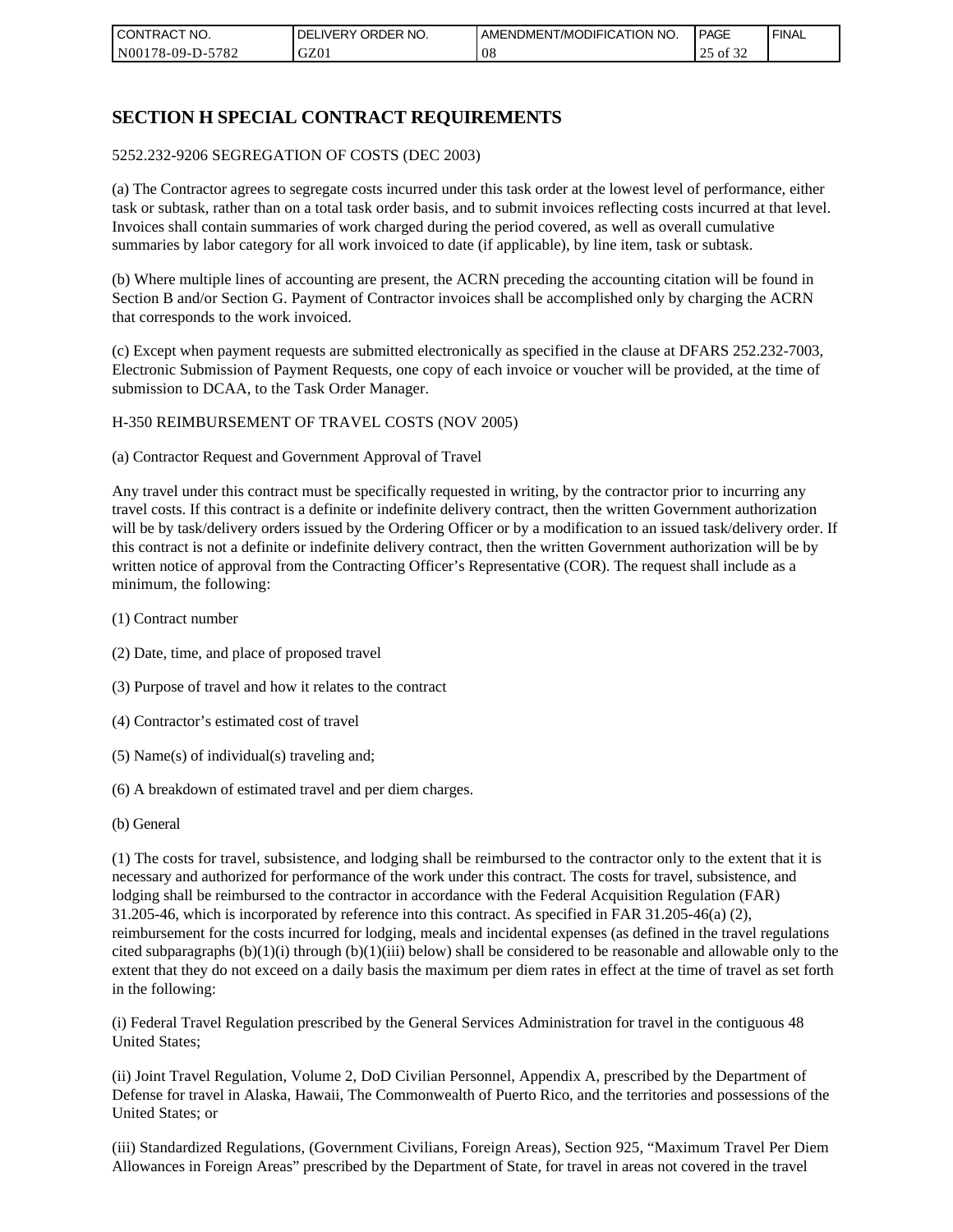| I CONTRACT NO.   | ' ORDER NO.<br><b>DELIVERY</b> | <b>LAMENDMENT/MODIFICATION NO.</b> | PAGE                | <b>FINAL</b> |
|------------------|--------------------------------|------------------------------------|---------------------|--------------|
| N00178-09-D-5782 | GZ01                           | -08                                | 26<br>$\cdot$ of 3. |              |

regulations cited in subparagraphs  $(b)(1)(i)$  and  $(b)(1)(ii)$  above.

(2) Personnel in travel status from and to the contractor's place of business and designated work site or vice versa, shall be considered to be performing work under the contract, and contractor shall bill such travel time at the straight (regular) time rate; however, such billing shall not exceed eight hours per person for any one person while in travel status during one calendar day.

(c) Per Diem

(1) The contractor shall not be paid per diem for contractor personnel who reside in the metropolitan area in which the tasks are being performed. Per diem shall not be paid on services performed at contractor's home facility and at any facility required by the contract, or at any location within a radius of 50 miles from the contractor's home facility and any facility required by this contract.

(2) Costs for subsistence and lodging shall be paid to the contractor only to the extent that overnight stay is necessary and authorized in writing by the Government for performance of the work under this contract per paragraph (a). When authorized, per diem shall be paid by the contractor to its employees at a rate not to exceed the rate specified in the travel regulations cited in FAR 31.205-46(a)(2) and authorized in writing by the Government. The authorized per diem rate shall be the same as the prevailing locality per diem rate.

(3) Reimbursement to the contractor for per diem shall be limited to payments to employees not to exceed the authorized per diem and as authorized in writing by the Government per paragraph (a). Fractional parts of a day shall be payable on a prorated basis for purposes of billing for per diem charges attributed to subsistence on days of travel. The departure day from the Permanent Duty Station (PDS) and return day to the PDS shall be 75% of the applicable per diem rate. The contractor shall retain supporting documentation for per diem paid to employees as evidence of actual payments, as required by the FAR 52.216-7 "Allowable Cost and Payment" clause of the contract.

#### (d) Transportation

(1) The contractor shall be paid on the basis of actual amounts paid to the extent that such transportation is necessary for the performance of work under the contract and is authorized in writing by the Government per paragraph (a).

(2) The contractor agrees, in the performance of necessary travel, to use the lowest cost mode commensurate with the requirements of the mission and in accordance with good traffic management principles. When it is necessary to use air or rail travel, the contractor agrees to use coach, tourist class or similar accommodations to the extent consistent with the successful and economical accomplishment of the mission for which the travel is being performed. Documentation must be provided to substantiate non-availability of coach or tourist if business or first class is proposed to accomplish travel requirements.

(3) When transportation by privately owned conveyance (POC) is authorized, the contractor shall be paid on a mileage basis not to exceed the applicable Government transportation rate specified in the travel regulations cited in FAR 31.205-46(a)(2) and is authorized in writing by the Government per paragraph (a).

(4) When transportation by privately owned (motor) vehicle (POV) is authorized, required travel of contractor personnel, that is not commuting travel, may be paid to the extent that it exceeds the normal commuting mileage of such employee. When an employee's POV is used for travel between an employee's residence or the Permanent Duty Station and one or more alternate work sites within the local area, the employee shall be paid mileage for the distance that exceeds the employee's commuting distance.

(5) When transportation by a rental automobile, other special conveyance or public conveyance is authorized, the contractor shall be paid the rental and/or hiring charge and operating expenses incurred on official business (if not included in the rental or hiring charge). When the operating expenses are included in the rental or hiring charge, there should be a record of those expenses available to submit with the receipt. Examples of such operating expenses include: hiring charge (bus, streetcar or subway fares), gasoline and oil, parking, and tunnel tolls.

#### (6) Definitions:

(i) "Permanent Duty Station" (PDS) is the location of the employee's permanent work assignment (i.e., the building or other place where the employee regularly reports for work.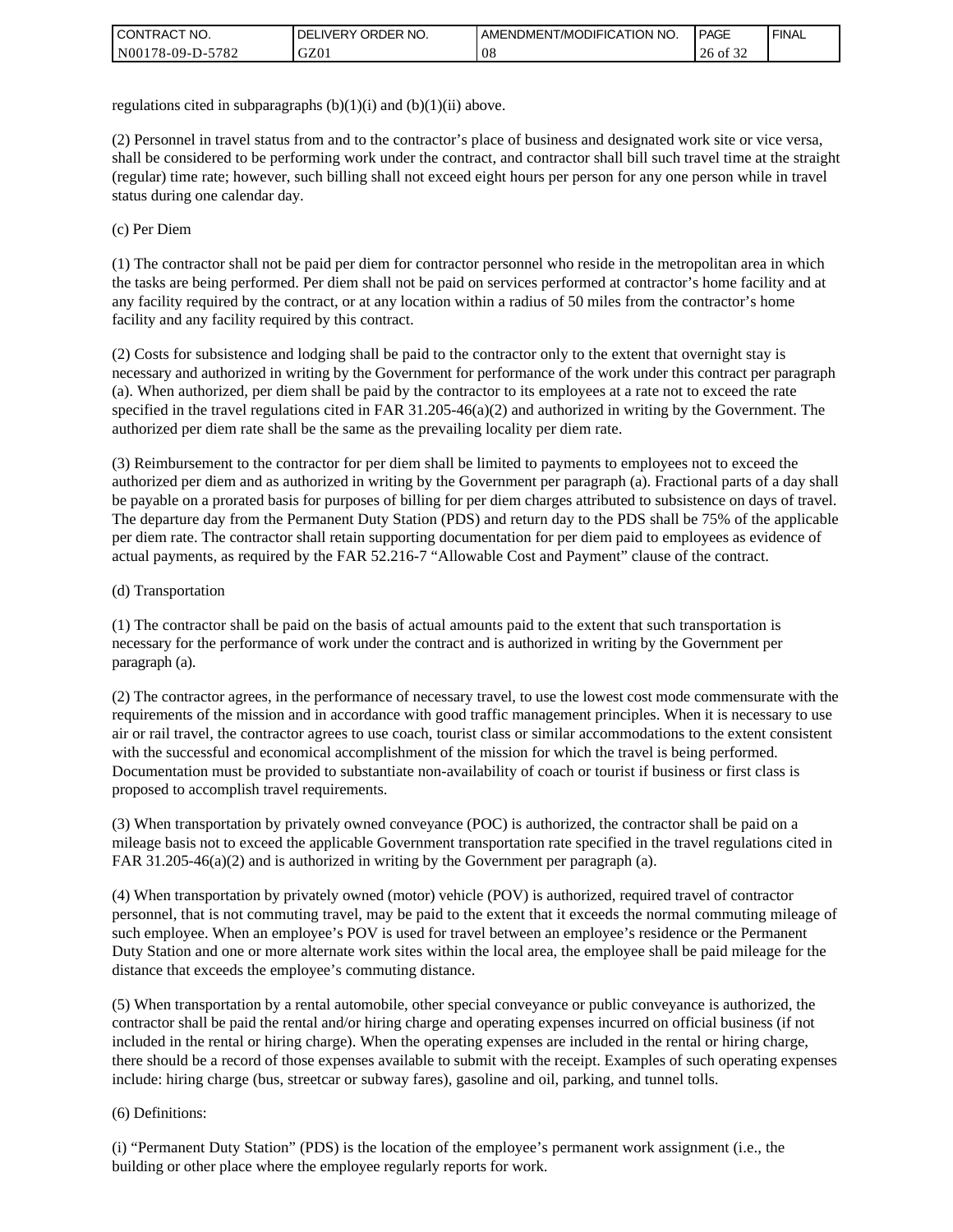| I CONTRACT NO.   | ORDER NO.<br><b>DELIVERY</b> | AMENDMENT/MODIFICATION NO. | PAGE  | ' FINAL |
|------------------|------------------------------|----------------------------|-------|---------|
| N00178-09-D-5782 | GZ0 <sub>1</sub>             | 08                         | of 32 |         |

(ii) "Privately Owned Conveyance" (POC) is any transportation mode used for the movement of persons from place to place, other than a Government conveyance or common carrier, including a conveyance loaned for a charge to, or rented at personal expense by, an employee for transportation while on travel when such rental conveyance has not been authorized/approved as a Special Conveyance.

(iii) "Privately Owned (Motor) Vehicle (POV)" is any motor vehicle (including an automobile, light truck, van or pickup truck) owned by, or on a long-term lease (12 or more months) to, an employee or that employee's dependent for the primary purpose of providing personal transportation, that:

(a) is self-propelled and licensed to travel on the public highways;

(b) is designed to carry passengers or goods; and

(c) has four or more wheels or is a motorcycle or moped.

(iv) "Special Conveyance" is commercially rented or hired vehicles other than a POC and other than those owned or under contract to an agency.

(v) "Public Conveyance" is local public transportation (e.g., bus, streetcar, subway, etc) or taxicab.

(iv) "Residence" is the fixed or permanent domicile of a person that can be reasonably justified as a bona fide residence.

EXAMPLE 1: Employee's one way commuting distance to regular place of work is 7 miles. Employee drives from residence to an alternate work site, a distance of 18 miles. Upon completion of work, employee returns to residence, a distance of 18 miles.

In this case, the employee is entitled to be reimbursed for the distance that exceeds the normal round trip commuting distance (14 miles). The employee is reimbursed for 22 miles (18 + 18 - 14 = 22).

EXAMPLE 2: Employee's one way commuting distance to regular place of work is 15 miles. Employee drives from residence to an alternate work site, a distance of 5 miles. Upon completion of work, employee returns to residence, a distance of 5 miles.

In this case, the employee is not entitled to be reimbursed for the travel performed (10 miles), since the distance traveled is less than the commuting distance (30 miles) to the regular place of work.

EXAMPLE 3: Employee's one way commuting distance to regular place of work is 15 miles. Employee drives to regular place of work. Employee is required to travel to an alternate work site, a distance of 30 miles. Upon completion of work, employee returns to residence, a distance of 15 miles.

In this case, the employee is entitled to be reimbursed for the distance that exceeds the normal round trip commuting distance (30 miles). The employee is reimbursed for 30 miles  $(15 + 30 + 15 - 30 = 30)$ .

EXAMPLE 4: Employee's one way commuting distance to regular place of work is 12 miles. In the morning the employee drives to an alternate work site (45 miles). In the afternoon the employee returns to the regular place of work (67 miles). After completion of work, employee returns to residence, a distance of 12 miles.

In this case, the employee is entitled to be reimbursed for the distance that exceeds the normal round trip commuting distance (24 miles). The employee is reimbursed for 100 miles  $(45 + 67 + 12 - 24 = 100)$ .

EXAMPLE 5: Employee's one way commuting distance to regular place of work is 35 miles. Employee drives to the regular place of work (35 miles). Later, the employee drives to alternate work site #1 (50 miles) and then to alternate work site #2 (25 miles). Employee then drives to residence (10 miles).

In this case, the employee is entitled to be reimbursed for the distance that exceeds the normal commuting distance (70 miles). The employee is reimbursed for 50 miles  $(35 + 50 + 25 + 10 - 70 = 50)$ .

EXAMPLE 6: Employee's one way commuting distance to regular place of work is 20 miles. Employee drives to the regular place of work (20 miles). Later, the employee drives to alternate work site #1 (10 miles) and then to alternate work site #2 (5 miles). Employee then drives to residence (2 miles).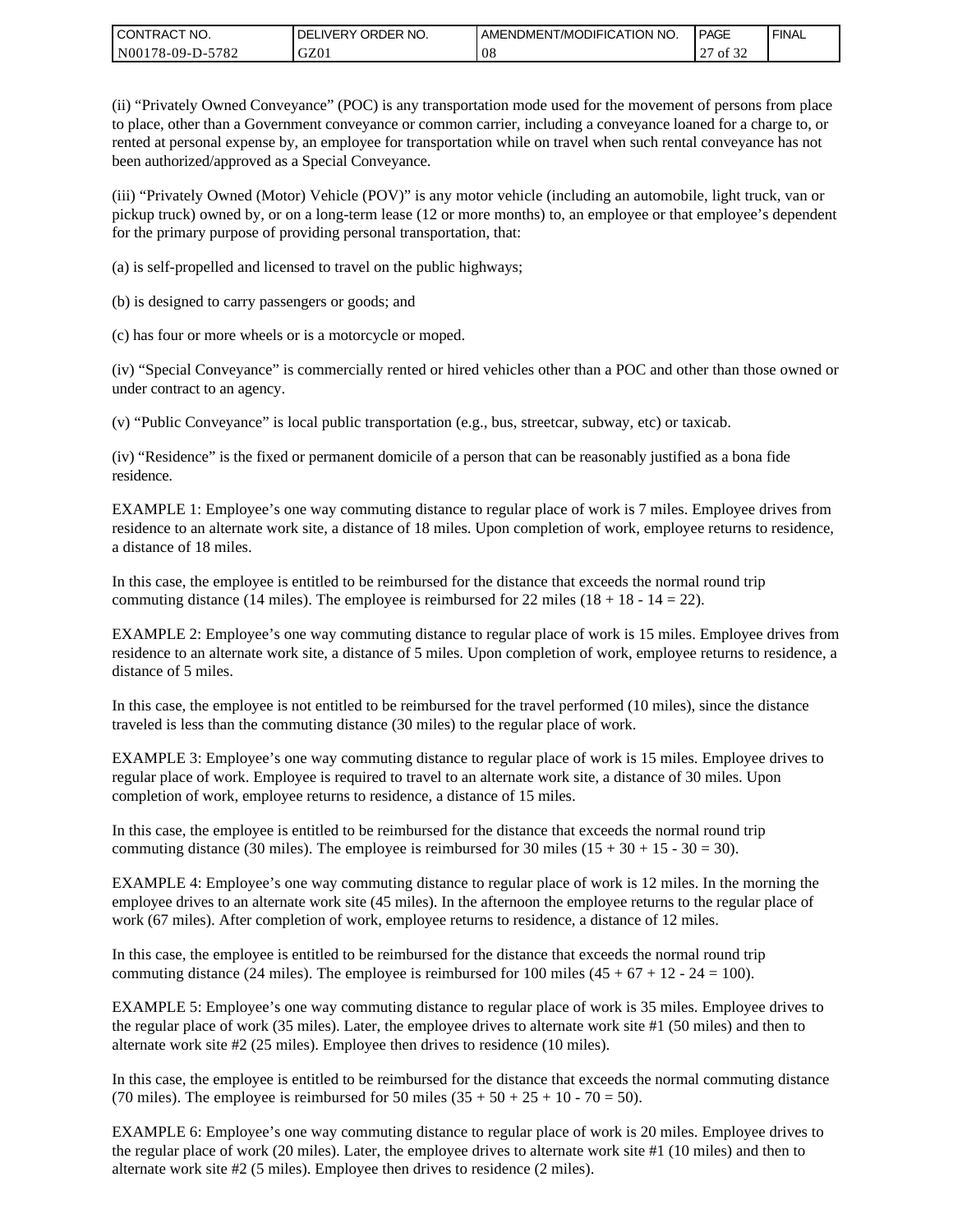| <b>CONTRACT NO.</b> | ' ORDER NO.<br><b>DELIVERY</b> | I AMENDMENT/MODIFICATION NO. | PAGE            | ' FINAL |
|---------------------|--------------------------------|------------------------------|-----------------|---------|
| N00178-09-D-5782    | GZ0 <sub>1</sub>               | 08                           | 28<br>οt<br>-24 |         |

In this case, the employee is not entitled to be reimbursed for the travel performed (37 miles), since the distance traveled is less than the commuting distance (40 miles) to the regular place of work.

#### H-355 CONTRACTOR IDENTIFICATION (DEC 1999)

(a) Contractor employees must be clearly identifiable while on Government property by wearing appropriate badges.

(b) Contractor employees are required to clearly identify themselves and the company they work for whenever making contact with Government personnel by telephone or other electronic means.

H-359 LIMITED RELEASE OF CONTRACTOR CONFIDENTIAL BUSINESS INFORMATION (CBI) (NOV 2003)

#### (a) Definition.

"Confidential business information," as used in this clause, is defined as all forms and types of financial, business, scientific, technical, economic, or engineering information, including patterns, plans, compilations, program devices, formulas, designs, prototypes, methods, techniques, processes, procedures, programs, or codes, whether tangible or intangible, and whether or how stored, compiled, or memorialized physically, electronically, graphically, photographically, or in writing if -- (1) the owner thereof has taken reasonable measures to keep such information secret, and (2) the information derives independent economic value, actual or potential from not being generally known to, and not being readily ascertainable through proper means by, the public. Confidential business information may include technical data as that term is defined in DFARS §§ 252.227-7013(a)(14),  $252.227-7015(a)(4)$ , and  $252.227-7018(a)(19)$ . It may also include computer software as that term is defined in DFARS §§ 252.227-7014(a)(4) and 252.227-7018(a)(4).

(b) The Space and Naval Warfare Systems Command (SPAWAR) may release to individuals employed by SPAWAR support contractors and their subcontractors confidential business information submitted by the contractor or its subcontractors pursuant to the provisions of this contract. Business information that would ordinarily be entitled to confidential treatment may be included in the information released to these individuals. Accordingly, by submission of a proposal or execution of this contract, the offeror or contractor and its subcontractors consent to a limited release of its confidential business information.

(c) Circumstances where SPAWAR may release the contractor's or subcontractors' confidential business information include the following:

(1) To other SPAWAR contractors and subcontractors, and their employees tasked with assisting SPAWAR in handling and processing information and documents in the administration of SPAWAR contracts, such as file room management and contract closeout.

(2) To SPAWAR contractors and subcontractors, and their employees tasked with assisting SPAWAR in accounting support services, including access to cost-reimbursement vouchers.

(3) To SPAWAR contractors and subcontractors, and their employees tasked with assisting SPAWAR in crafting performance work statements, assisting with the evaluation of task order cost/technical proposals and assembling performance metrics information.

(d) SPAWAR recognizes its obligation to protect the contractor and its subcontractors from competitive harm that could result from the release of such information. SPAWAR will permit the limited release of confidential business information under paragraphs  $(c)(1)$ ,  $(c)(2)$  and  $(c)(3)$  only under the following conditions:

(1) SPAWAR determines that access is required by other SPAWAR contractors and their subcontractors to perform the tasks described in paragraphs  $(c)(1)$ ,  $(c)(2)$  and  $(c)(3)$ ,

(2) Access to confidential business information is restricted to individuals with a bona fide need to possess,

(3) Contractors, their subcontractors, and their employees who are granted access to confidential business information have signed an appropriate non-disclosure agreement requiring them to provide the same level of protection to confidential business information that would be provided by SPAWAR employees,

(4) Contractors and their subcontractors having access to confidential business information have agreed under their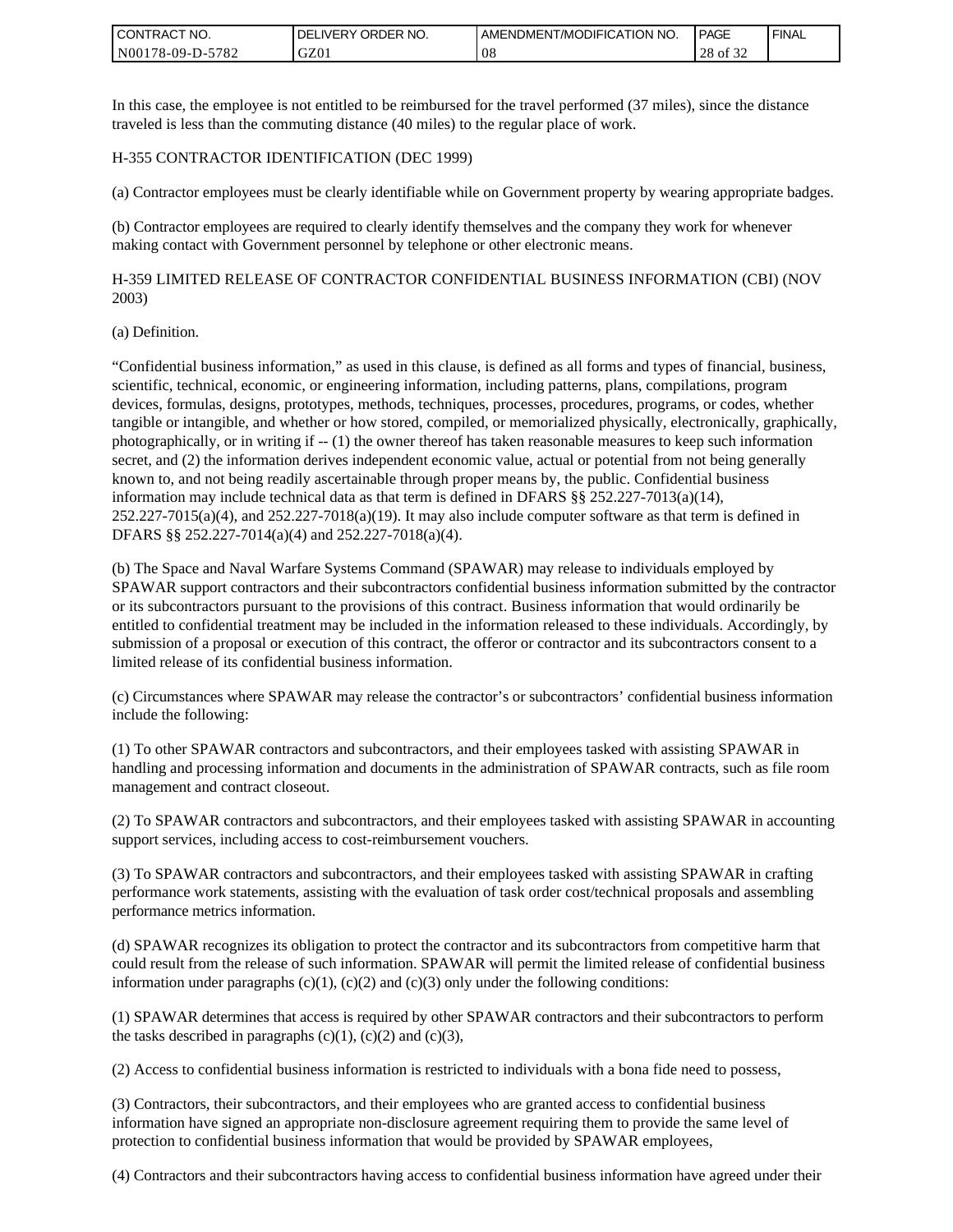| <b>CONTRACT NO.</b> | ' ORDER NO.<br><b>DELIVERY</b> | AMENDMENT/MODIFICATION NO. | <b>PAGE</b>                    | ' FINAL |
|---------------------|--------------------------------|----------------------------|--------------------------------|---------|
| N00178-09-D-5782    | GZ01                           | 08                         | 0.22<br>20<br>0Ī<br>ر _<br>ے ر |         |

contract or a separate corporate non-disclosure agreement to provide the same level of protection to confidential business information that would be provided by SPAWAR employees, and

(5) SPAWAR contractors and their subcontractors performing the tasks described in paragraphs  $(c)(1)$ ,  $(c)(2)$  or  $(c)(3)$ have agreed under their contract or a separate non-disclosure agreement to not use confidential business information for any purpose other than performing the tasks described in paragraphs  $(c)(1)$ ,  $(c)(2)$  and  $(c)(3)$ .

(e) SPAWAR's responsibilities under the Freedom of Information Act are not affected by this clause.

(f) If SPAWAR satisfies the conditions listed in paragraph (d), the contractor and its subcontractors agree to indemnify and hold harmless the Government, its agents, and employees from every claim or liability, including attorneys fees, court costs, and expenses, arising out of, or in any way related to, the misuse or unauthorized modification, reproduction, release, display, or disclosure of confidential business information provided by the contractor to the Government.

(g) The contractor agrees to include, and require inclusion of, this clause in all subcontracts at any tier that requires the furnishing of confidential business information.

#### ORGANIZATIONAL CONFLICT OF INTEREST (NAVSEA) (JUL 2000) (RESTATED FROM BASIC CONTRACT)

(a) "Organizational Conflict of Interest" means that because of other activities or relationships with other persons, a person is unable or potentially unable to render impartial assistance or advice to the Government, or the person's objectivity in performing the contract work is or might be otherwise impaired, or a person has an unfair competitive advantage. "Person" as used herein includes Corporations, Partnerships, Joint Ventures, and other business enterprises.

(b) The Contractor warrants that to the best of its knowledge and belief, and except as otherwise set forth in the contract, the Contractor does not have any organizational conflict of interest(s) as defined in paragraph (a).

(c) It is recognized that the effort to be performed by the Contractor under this contract may create a potential organizational conflict of interest on the instant contract or on a future acquisition. In order to avoid this potential conflict of interest, and at the same time to avoid prejudicing the best interest of the Government, the right of the Contractor to participate in future procurement of equipment and/or services that are the subject of any work under this contract shall be limited as described below in accordance with the requirements of FAR 9.5.

(d) (1) The Contractor agrees that it shall not release, disclose, or use in any way that would permit or result in disclosure to any party outside the Government any information provided to the Contractor by the Government during or as a result of performance of this contract. Such information includes, but is not limited to, information submitted to the Government on a confidential basis by other persons. Further, the prohibition against release of Government provided information extends to cover such information whether or not in its original form, e.g., where the information has been included in Contractor generated work or where it is discernible from materials incorporating or based upon such information. This prohibition shall not expire after a given period of time.

(2) The Contractor agrees that it shall not release, disclose, or use in any way that would permit or result in disclosure to any party outside the Government any information generated or derived during or as a result of performance of this contract. This prohibition shall expire after a period of three years after completion of performance of this contract.

(3) The prohibitions contained in subparagraphs  $(d)(1)$  and  $(d)(2)$  shall apply with equal force to any affiliate of the Contractor, any subcontractor, consultant, or employee of the Contractor, any joint venture involving the Contractor, any entity into or with which it may merge or affiliate, or any successor or assign of the Contractor. The terms of paragraph (f) of this Special Contract Requirement relating to notification shall apply to any release of information in contravention of this paragraph (d).

(e) The Contractor further agrees that, during the performance of this contract and for a period of three years after completion of performance of this contract, the Contractor, any affiliate of the Contractor, any subcontractor, consultant, or employee of the Contractor, any joint venture involving the Contractor, any entity into or with which it may subsequently merge or affiliate, or any other successor or assign of the Contractor, shall not furnish to the United States Government, either as a prime contractor or as a subcontractor, or as a consultant to a prime contractor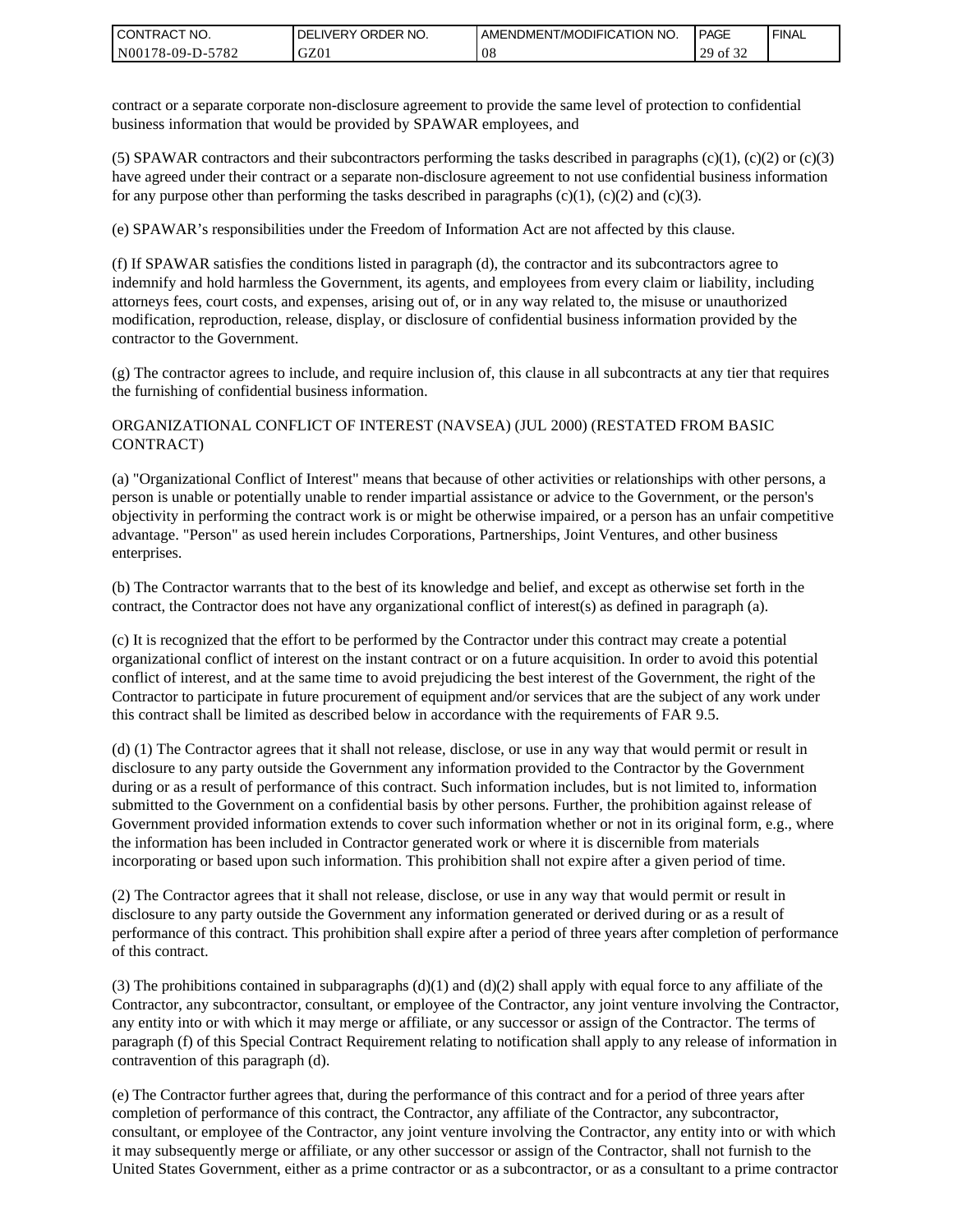| l CON <sup>-</sup><br>'TRACT NO. | ORDER<br>NO.<br>.IVERY<br>DELI | AMENDMENT/MODIFICATION NO. | <b>PAGE</b>                         | ' FINAL |
|----------------------------------|--------------------------------|----------------------------|-------------------------------------|---------|
| 5782<br>N00178-09-D-5            | GZ01                           | 08                         | 0.22<br>$\Omega$<br>ΟĪ<br>3U<br>ے ر |         |

or subcontractor, any system, component or services which is the subject of the work to be performed under this contract. This exclusion does not apply to any recompetition for those systems, components or services furnished pursuant to this contract. As provided in FAR 9.505-2, if the Government procures the system, component, or services on the basis of work statements growing out of the effort performed under this contract, from a source other than the contractor, subcontractor, affiliate, or assign of either, during the course of performance of this contract or before the three year period following completion of this contract has lapsed, the Contractor may, with the authorization of the SeaPort/Task Order Contracting Officer, participate in a subsequent procurement for the same system, component, or service. In other words, the Contractor may be authorized to compete for procurement(s) for systems, components or services subsequent to an intervening procurement.

(f) The Contractor agrees that, if after award, it discovers an actual or potential organizational conflict of interest, it shall make immediate and full disclosure in writing to the SeaPort/Task Order Contracting Officer. The notification shall include a description of the actual or potential organizational conflict of interest, a description of the action which the Contractor has taken or proposes to take to avoid, mitigate, or neutralize the conflict, and any other relevant information that would assist the SeaPort/Task Order Contracting Officer in making a determination on this matter. Notwithstanding this notification, the Government may terminate the contract/Task Orders for the convenience of the Government if determined to be in the best interest of the Government.

(g) Notwithstanding paragraph (f) above, if the Contractor was aware, or should have been aware, of an organizational conflict of interest prior to the award of this contract or becomes, or should become, aware of an organizational conflict of interest after award of this contract and does not make an immediate and full disclosure in writing to the SeaPort/Task Order Contracting Officer, the Government may terminate this contract/task orders for default.

(h) If the Contractor takes any action prohibited by this requirement or fails to take action required by this requirement, the Government may terminate this contract for default.

(i) The SeaPort/Task Order's Contracting Officer's decision as to the existence or nonexistence of an actual or potential organizational conflict of interest shall be final.

(j) Nothing in this requirement is intended to prohibit or preclude the Contractor from marketing or selling to the United States Government its product lines in existence on the effective date of this contract; nor, shall this requirement preclude the Contractor from participating in any research and development or delivering any design development model or prototype of any such equipment. Additionally, sale of catalog or standard commercial items are exempt from this requirement.

(k) The Contractor shall promptly notify the Contracting Officer, in writing, if it has been tasked to evaluate or advise the Government concerning its own products or activities or those of a competitor in order to ensure proper safeguards exist to guarantee objectivity and to protect the Government's interest.

(l) The Contractor shall include this requirement in subcontracts of any tier which involve access to information or situations/conditions covered by the preceding paragraphs, substituting "subcontractor" for "contractor" where appropriate.

(m) The rights and remedies described herein shall not be exclusive and are in addition to other rights and remedies provided by law or elsewhere included in the basic contract or this task order.

(n) Compliance with this requirement is a material requirement of the basic contract and this task order.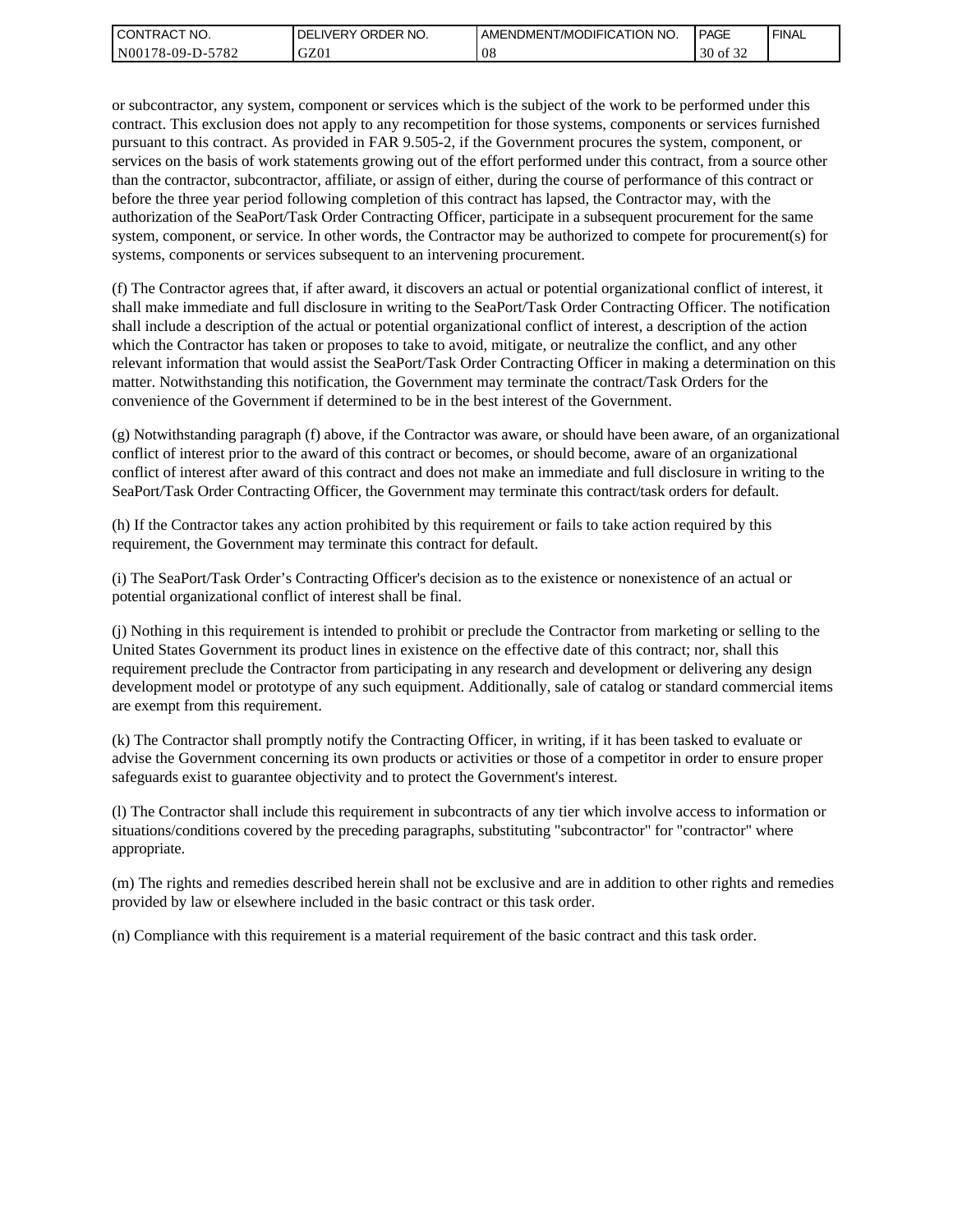| CONTRACT NO.     | ORDER<br>NO.<br><b>DELIVERY</b> | AMENDMENT/MODIFICATION NO. | PAGE             | <b>FINAL</b> |
|------------------|---------------------------------|----------------------------|------------------|--------------|
| N00178-09-D-5782 | GZ01                            | 08                         | 0Ī<br>-51<br>ے ر |              |

# **SECTION I CONTRACT CLAUSES**

52.217-9 OPTION TO EXTEND THE TERM OF THE CONTRACT (MAR 2000)

(a) The Government may extend the term of this task order by written notice to the Contractor on or before the expiration of the task order; provided, that the Government gives the Contractor a preliminary written notice of its intent to extend at least 60 days before the task order expires. The preliminary notice does not commit the Government to an extension.

(b) If the Government exercises this option, the extended task order shall be considered to include this option clause.

(c) The total duration of this task order, including the exercise of any options under this clause, shall not exceed five years.

#### 52.219-14 LIMITATIONS OF SUBCONTRACTING (DEC 1996)

Authorized subcontractors:

Nortel Government Solutions, Inc

Mandex, Inc.

Planned Systems International, Inc.

Dependable global Solutions, Inc

Cyber Squared, Inc.